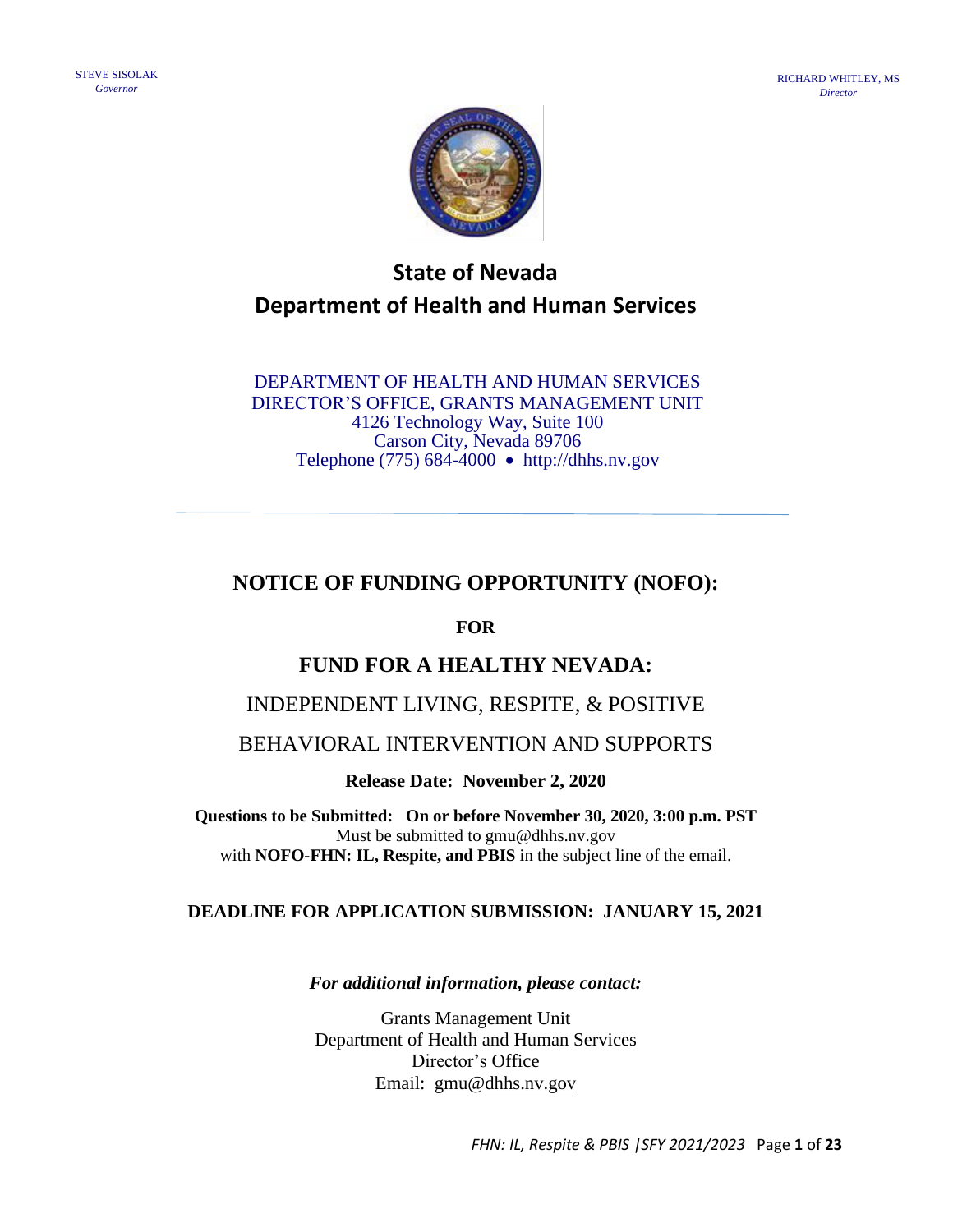### **DEPARTMENT OF HEALTH AND HUMAN SERVICES**

### **NOTICE OF FUNDING OPPORTUNITY (NOFO) SUMMARY**

#### **Notice of Funding Type:** New Award.

Any applicant who wants to be considered for funding under the Fund for a Healthy Nevada (FHN) funds must submit a proposal in compliance with this NOFO. **This includes any applicant that is currently receiving FHN funds for same programs.** This NOFO may also be used for future state or federal subgrant awards should additional funds become available.

### **Funding Opportunity Award Type:** Subgrant

**Project Period:** As part of the application process, a scope of work with timeline and budget must be submitted for each project period.

> July 1, 2021 – June 30, 2022 and July 1, 2022 – June 30, 2023.

**Estimated Number of Awards:** 3-12 awards, with awards ranging from \$50,000 to \$150,000

#### **Estimated Dollar Available:**

| Independent Living | \$550,000 annually (each project period)                             |
|--------------------|----------------------------------------------------------------------|
| Respite            | \$640,000 annually (each project period)                             |
|                    | Positive Behavioral Support \$320,000 annually (each project period) |

### **Reporting Periods:** Monthly

**Award Restrictions:** Ensure all budget and scope proposals are in compliance with Nevada Department of Health and Human Services, Grant Instructions and Requirements (GIRS). All funding is subject to change, based on the availability of funds, federal awards, and the state's needs. **By submitting a proposal or responding to this NOFO, there is no guarantee of funding or funding at the level requested.** 

| <b>NOFO</b> Timeline                                   |                        |
|--------------------------------------------------------|------------------------|
| <b>Task</b>                                            | <b>Due Date/Time</b>   |
| Notice of Funding Opportunity Released                 | 11/2/2020              |
| Deadline for submission of written questions           | 11/30/2020, 3:00 PST   |
| Written response to submitted questions will post      | 12/15/2020, 3:00 PST   |
| Deadline for proposal/application submission           | 1/15/2021, 3:00 PST    |
| Evaluation Period, on or before                        | 3/1/2021               |
| Funding Decisions, Applicants Notified on or before    | 4/1/2021               |
| <b>Subgrant Awards Issued</b>                          | 6/30/2021              |
| Subgrant/Project Period - Year 1, no funding carryover | $7/1/2021 - 6/30/2022$ |
| Subgrant/Project Period – Year 2, no funding carryover | $7/1/2022 - 6/30/2023$ |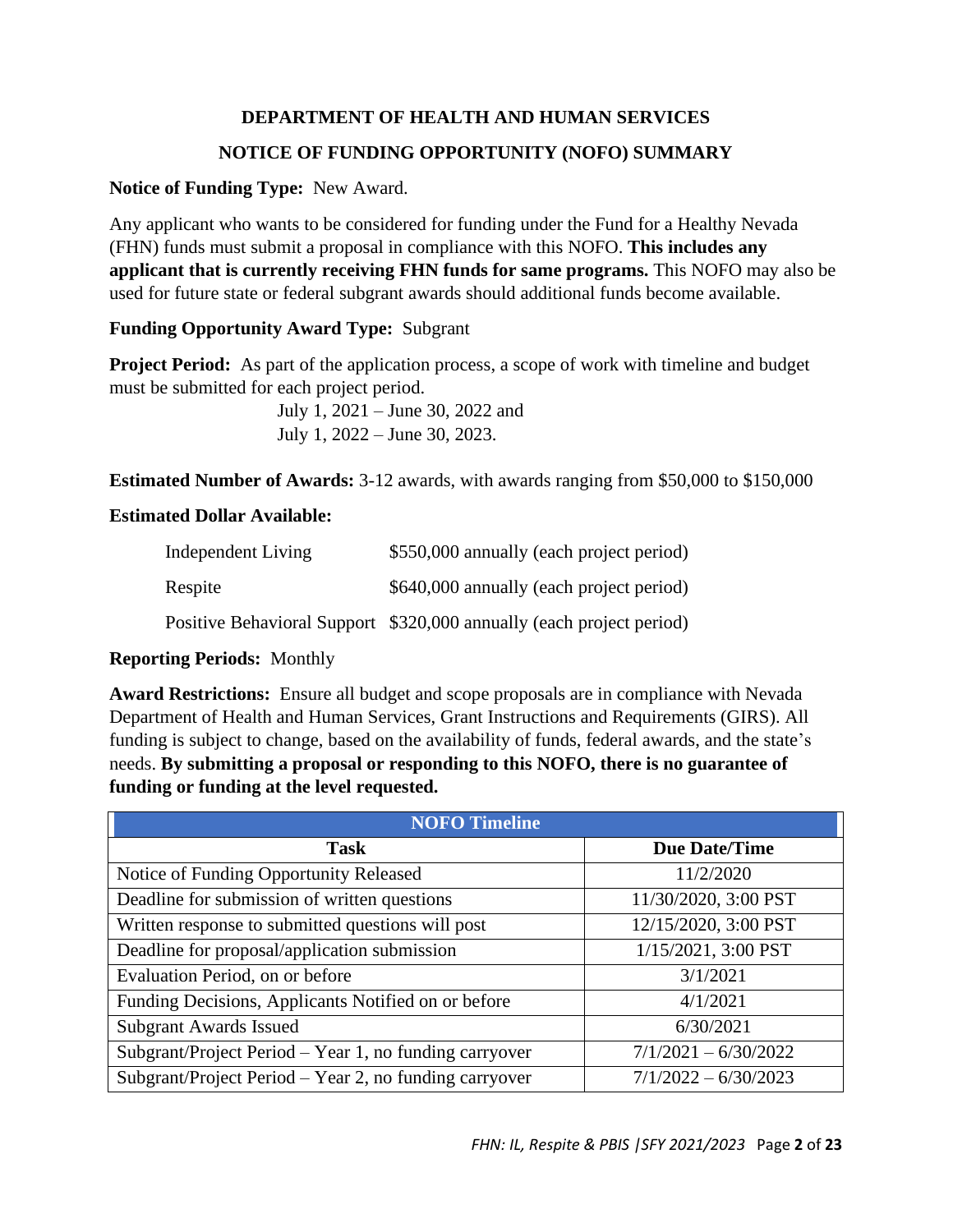# **I. FUNDING OPPORTUNITY INTRODUCTION**

## **1. Background**

The Nevada Department of Health and Human Service (DHHS) is responsible to administer the Funds for Healthy Nevada (FHN), to supplement and not supplant existing funding. The FHN is a source of state revenue which is funded through tobacco settlement monies received or recovered by the State of Nevada. The DHHS uses the FHN funds to support health and social services activities that align with legislatively defined priority areas to address gaps identified in various needs assessments across the State of Nevada to promote public health and improve health services for children, senior citizens, and persons with disabilities.

## **2. Purpose**

This Notice of Funding Opportunity (NOFO) is published by the Director's Office, Grants Management Unit (GMU) and encompasses the following programs and activities:

A-1 Independent Living Services

To improve access to independent living services and supports. These services are provided to all persons with disabilities so that they may have full access to community life. Core independent living services include: a) information and referral; 2) skills training; 3) peer counseling; 4) individual advocacy; and 5) transportation.

A-2 Respite Services

To improve access and coordination for respite services and supports. These services promote person/family centered approach in care planning and caregiver support.

## A-3 Positive Behavioral Intervention and Support Services (PBIS)

Increase the use of the evidence-based, three-tiered framework of PBIS to improve student outcomes, improve school safety, and promote positive behavior. Projects must identify the tier(s) being used, and/or identify the community partner(s) in instances that all three tiers are not used.

Tier 1: Establishes a foundation of regular proactive support while preventing unwanted behaviors.

Tier 2: Supports skill development for those who are at-risk to develop more serious problem behaviors before those behaviors start.

Tier 3: Delivery of intensive, individualized support to improve behavior – formal assessments are used to determine need.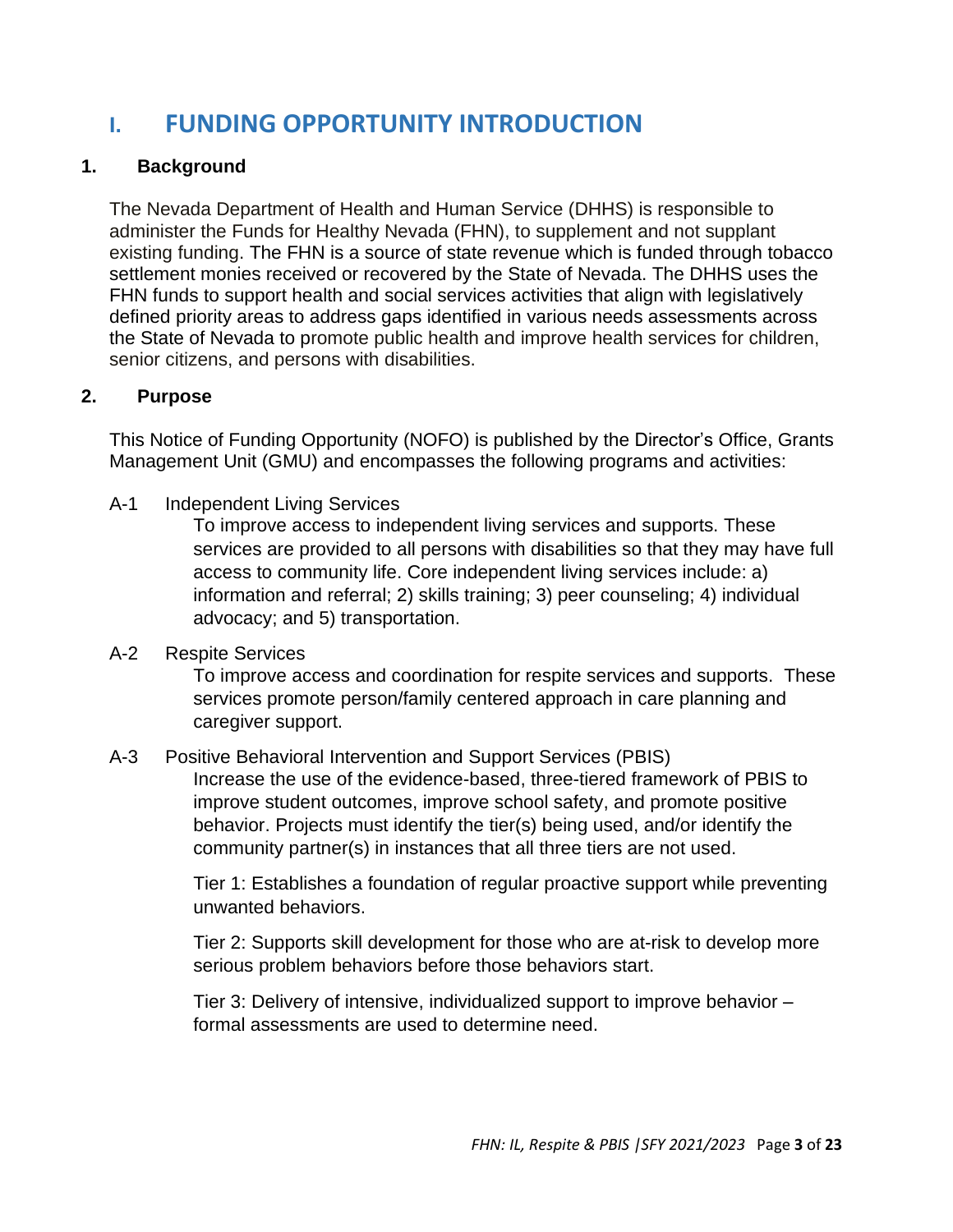All proposed projects must align with the following objectives:

- ❖ Provide cost effective services that are accessible, available, and responsive to the needs of individuals, families, and their communities;
- ❖ Foster a service delivery system responsive to the individual and cultural diversity of the people and communities we serve;
- ❖ Provide a comprehensive and integrated system of services to promote selfsufficiency; and
- ❖ Conduct a systematic evaluation of program activities to improve the effectiveness of the FHN funds.

**Culturally competent care and services are a DHHS core value; all applicants are expected to gather and utilize knowledge, information, and data about individuals, families, communities, and groups and integrate that information into organizational practices, standards, skills, service approaches, techniques, and evidenced-based initiatives to best address each client's needs.**

## **3. Eligible Entities**

Eligible entities include public and private non-profit organizations located in Nevada. The GMU must be assured that partners have adequate systems in place to properly administer the grant both financially and programmatically. Not all applicants will be provided funding for all potential service areas. The GMU will work to bring recommendations for funding to the Grants Management Advisory Committee (GMAC) for consideration and recommendation to the DHHS Director. The recommendation will ensure geographic distribution of funds and activities statewide.

### **4. Program Income**

Under Section 2 CFR §200.80, program income is defined as gross income earned by an organization that is directly generated by a supported activity or earned as result of the federal or state award during a specific period of performance. For programs receiving FHN funds, program income shall be added to funds committed to the project and used to further eligible project or program objectives. Program income must be identified by monthly progress reporting.

## **5. Licenses and Certifications**

The applicant, employees, and agents must comply with all Federal, State and local statutes, regulations, codes, ordinances, certifications, and/or licensures applicable for defined mental health direct services for children/youth and/or adults. Prior to award issuance, if selected, DHHS reserves the right to request that agencies provide documentation of all licenses and certifications.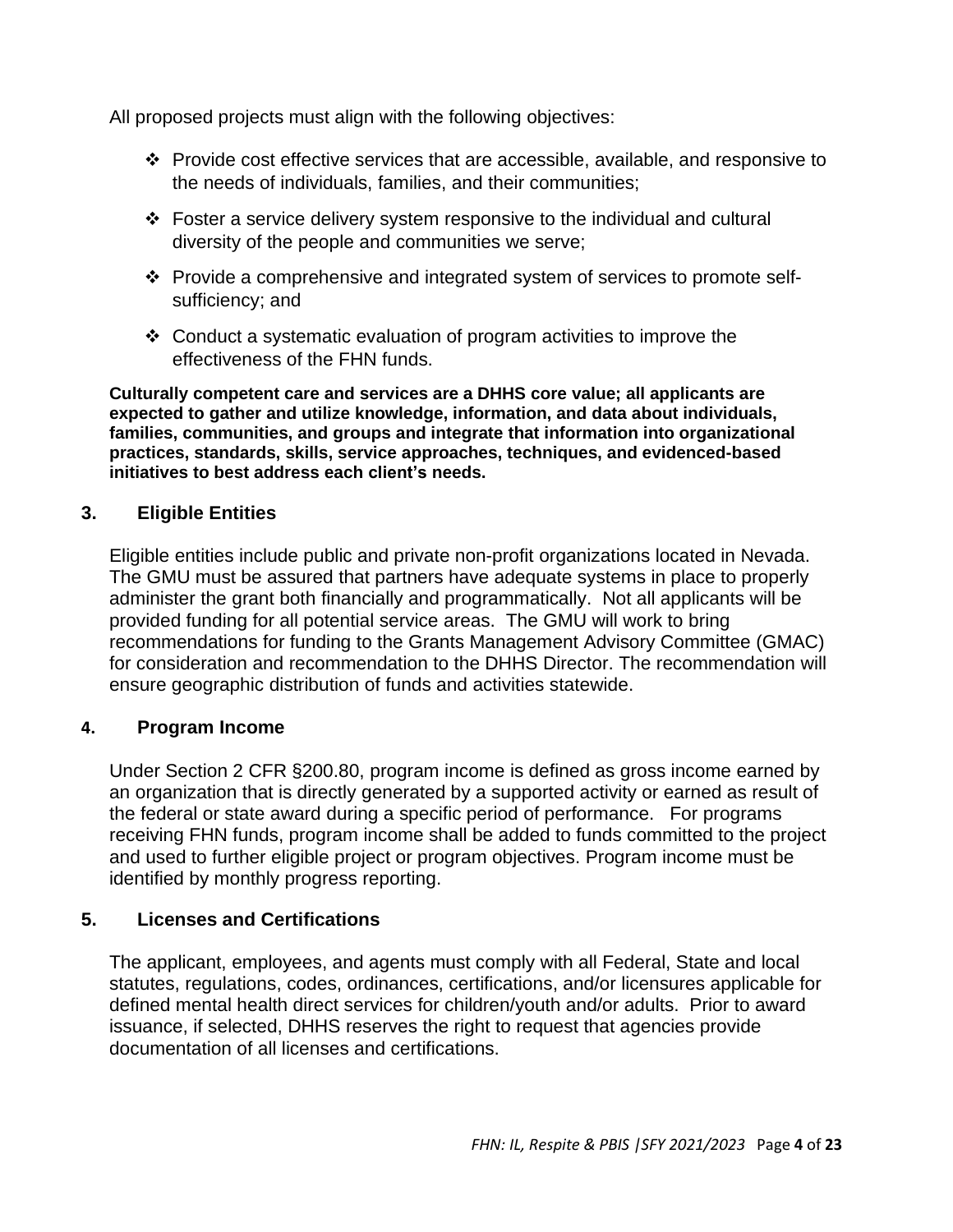# **II. APPLICATION AND SUBMISSION INFORMATION**

### **1. Technical Requirements**

A. Completed applications must be submitted via mail to the DHHS-DO-GMU no later than **Friday, January 15, 2021, by 3:00 PM (Pacific Standard Time).**

Proposal(s) must be delivered via email in PDF format to: [gmu@dhhs.nv.gov .](mailto:gmu@dhhs.nv.gov) If you do not receive an acknowledgement of application receipt within 48 business hours, please send an email with **Notification Status** in the subject line.

**The DHHS is not responsible for issues or delays in mail or e-mail service**. Any applications received after the deadline will be disqualified from review. Therefore, the DHHS encourages organizations to submit their applications well before the deadline. No acknowledgements will be made for any submittal that arrives after the deadline has passed.

B. A complete application will require all items listed in the Application Checklist.

#### C. Formatting: Applicants are required to use *12-point Times New Roman or Arial Font, with 1.0" margins, double-spaced (unless specifically referenced as single spaced) and convert all items into one PDF document format. Submissions must abide by the maximum page limitations and exceeding identified limits may be cause for disqualification from review.*

D. Do not submit unsolicited materials as part of your application. Any unsolicited materials mailed, delivered, or e-mailed to DHHS will **not** be accepted. This includes support letters, cover pages, cover letters, brochures, newspaper clippings, photographs, media materials, etc.

E. Complete the Application Checklist prior to submitting. The Application Checklist is for the benefit of the applicants and **is not** required to be included in submission packet.

Once the application is submitted, no corrections or adjustments may be made. DHHS will consider corrections or adjustments prior to the issuance of a subgrant, should both the DHHS and the applicant agree on such changes or adjustments.

### **2. Proposal Submission Requirements**

Proposals wishing to be furthered to the evaluation phase must submit a complete application. Applications are considered complete when they include signatures, signed assurances, and the following:

- a. Abstract
- b. Project Narrative
- c. Project Application
- d. Scope of Work
- e. Budget Narrative
- f. Project Manager Resume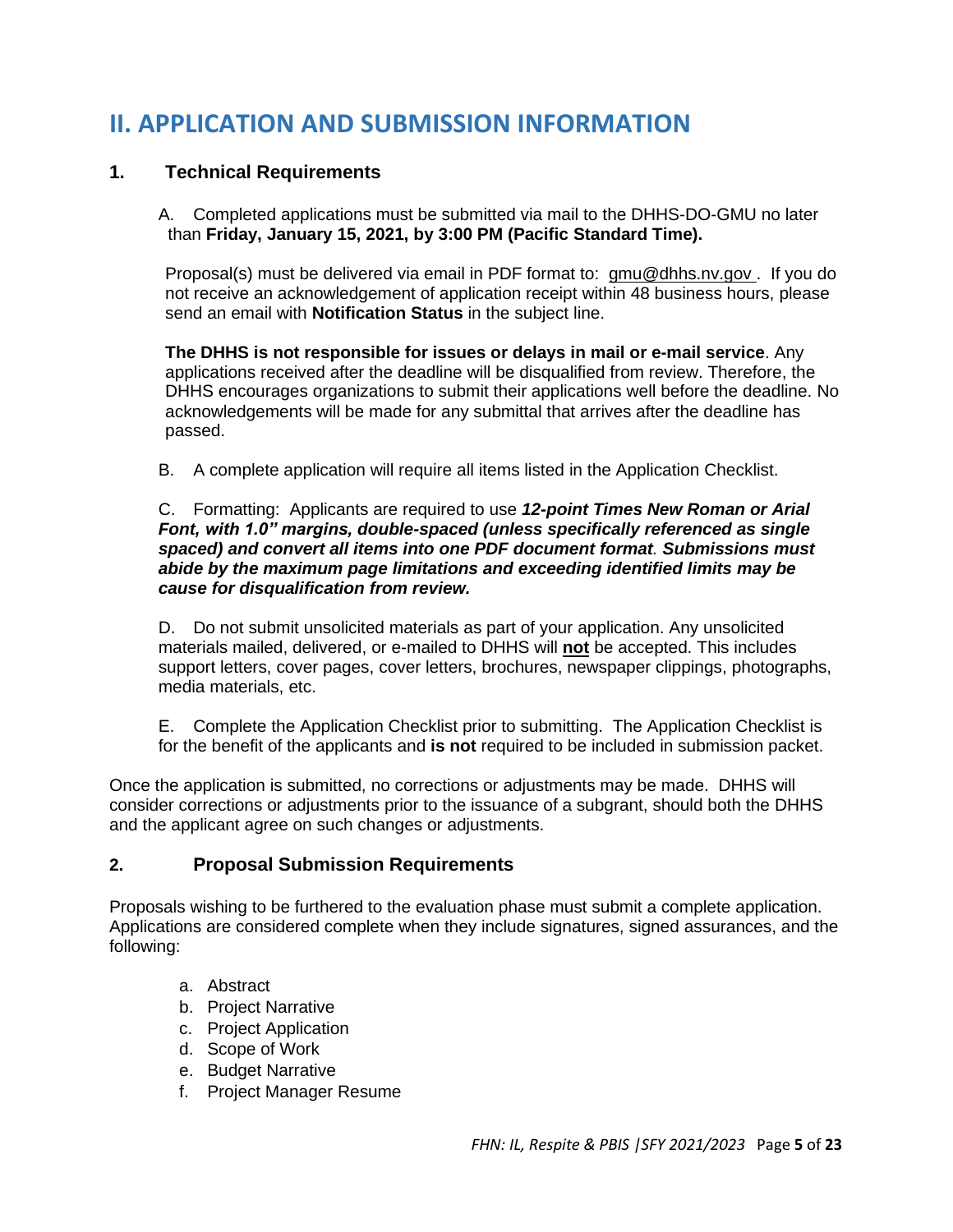A description, and requirements, of each application component can be found below:

## **A. Project Abstract (5 points possible)**

A one-page abstract (not to exceed 1-page) should serve as a succinct description of the proposed project and must include the target area, services provided, project partners, the total budget, and a description of how the funds will be used. The abstract is often distributed to provide information to the public and the legislature. Write a clear, accurate, and concise abstract without reference to other parts of the application. Personal identifying information should be excluded from the abstract. Abstract must be single spaced, and not exceed 500 words.

## **B. Project Application Form (10 points possible)**

All applicants must complete the Project Application Form (included in this NOFO). Each letter corresponds to a field in the application that all applicants must complete. Missing information or unchecked boxes on the application form will result in an incomplete application. *Not to exceed five (5) pages.*

- *A.* **Organization Type.** Check the type of organization that is requesting funds.
- *B.* **Geographic Area of Service.** Check only one type of geographic area and provide a brief description of that area (up to 100 words).
- *C.* **Applicant Organization**. Enter the official name of the agency submitting the application. The address refers to the physical and mailing address of the applicant agency (the 9-digit zip code is required). DHHS will consider the application incomplete if the Federal Tax ID field or DUNS/EI field is incomplete.
- *D.* **Project Point of Contact (POC).** This field refers to the identified person at the applicant organization that DHHS will contact for follow-up questions about the application. This is also the person DHHS will contact for questions about quarterly reports, monthly financial claim forms, etc.
- *E.* **Fiscal Officer**. Enter the name of the person who will manage the fiscal requirements of the proposed project, if awarded. The Fiscal Officer must be someone other than the Project Point of Contact.
- *F.* **Key Personnel.** Key personnel are employees, consultants, subcontractors, or volunteers who have the required qualifications and professional licenses to provide identified services. List all such personnel in the provided table, adding additional rows as necessary. Include an up-to-date résumé and a copy of all required licenses for each person as an addendum to the application.
- *G.* **Program Experience.** Organizations are required to select one option that most closely describes the program activities being proposed in the application.
- *H.* **Third-Party Payers.** Some organizations bill third-party payers (e.g. insurance companies) for services. If the applicant does not bill any third-party payers, check the **No** box, and continue to field I. Otherwise, confirm by checking the **Yes** box and for each third-party payer organization provide the specified financial information for the applicant's most recent, complete reporting period. Add rows to the table, if necessary.
- *I.* **Current Funding.** Some organizations receive funding (e.g. Federal grant dollars, foundation grants, donations, etc.) for similar services. If the applicant does not receive funding from another source for proposed services, check the **No** box, and continue to field J. Otherwise, confirm by checking the **Yes** box and for each funding source, provide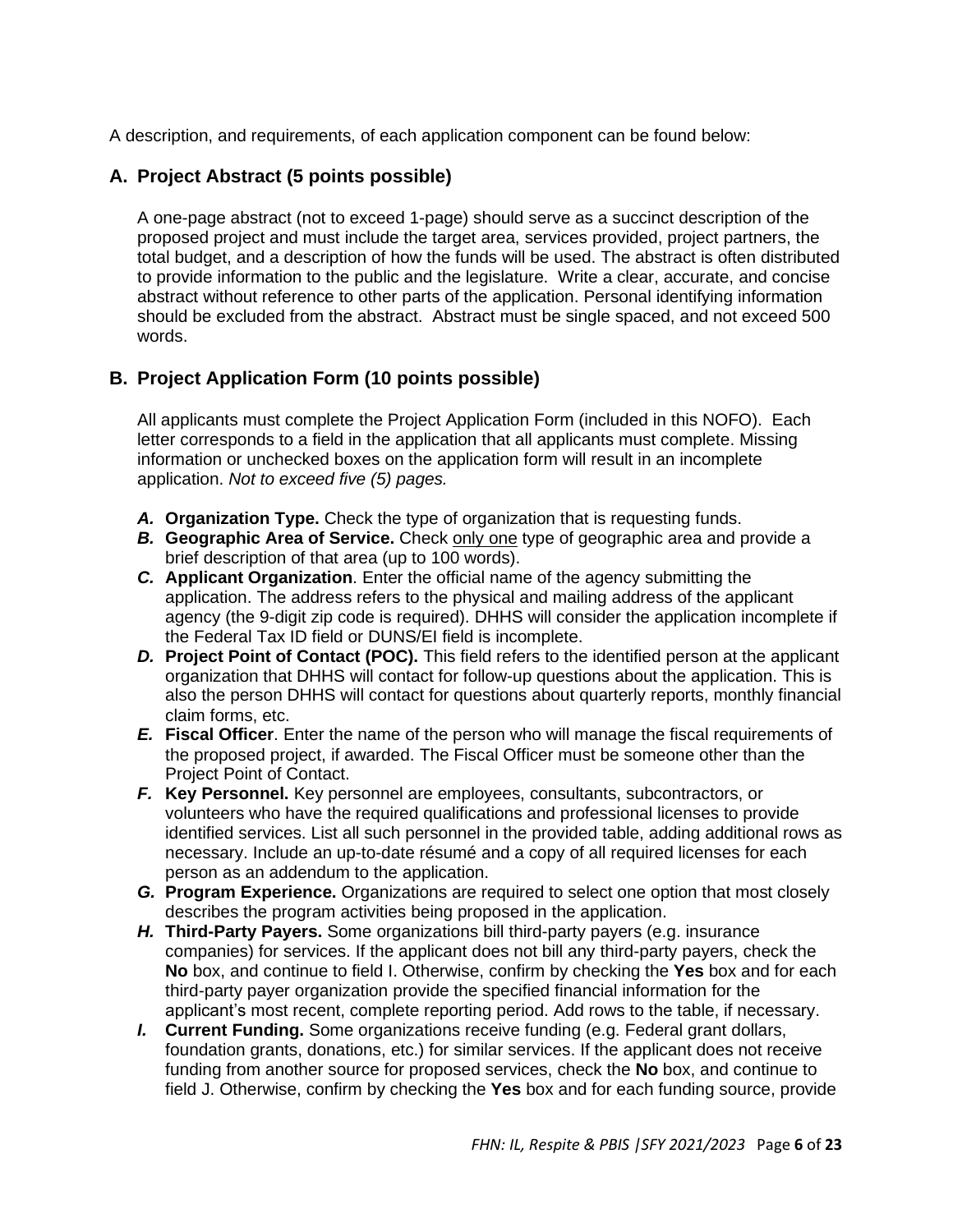the name, type of funding, project period end date, and whole dollar amount. Add rows to the table, if necessary.

*J.* **Certification by Authorized Official**: The administrator, director, or other official ultimately responsible for this project/program must sign this document.

#### **C. Project Narrative**

The applicant must provide a Project Narrative that articulates in detail the content requirements provided below and the specific criteria described Section I and II. Please include the title "Project Narrative" at the beginning of the Project Narrative. The narrative must not exceed a total of *ten pages* double-spaced. **Page numbers, headings and subheadings are required.**

Ensure that the project narrative includes 'subheadings' for each of the sections below. Do not reference the evaluator to read another section, as no points will be awarded in this instance. Complete each section providing detailed information for the items being requested in that section. The Project Narrative must include the following information under each subheading:

#### **1. The Organization Description (5 points possible)**

The Organization Description should include a brief history of your organization demonstrating not less than two (2) years of operation, its structure, information about major accomplishments of the organization, relevant experience, and an explanation of how the description you provide makes your organization an appropriate grantee.

#### 2. **Project Design and Implementation (20 points possible)**

The Project Design and Implementation must provide a detailed description of the program to be funded. This section must include the goal(s) of the projects as well as the objectives and activities that will be completed to achieve the goal(s). Explain how the project will address the needs of the target population, and the expected number of individuals expected to be assisted should your proposal be funded.

#### 3. **Community Organizations and Partnerships (15 points possible)**

The Community Organizations and Partnerships must provide detailed descriptions of the community organizations currently providing similar services in the geographic service area your proposal depicts. Provide details describing existing partnerships and coordination to reduce duplication of service. Describe formal collaborations and/or existing Memorandums of Understanding with established partners and relationships that will be important to carrying out the activities proposed.

#### 4. **Capabilities and Competencies (15 points possible)**

Describe the capabilities of the applicant, the subrecipients, and/or contractors to successfully implement the project. Describe the roles, experiences, and tenure of key employees who will be running the day-to-day operations of the project. Describe organization's background, qualifications, and experiences with the implementation of projects similar in scope and complexity to the proposed project. Provide at least three (3) examples of the applicant's success.

#### 5. **Plan for Collecting the Data (10 points possible)**

Describe the process for collecting data and measuring project performance. Identify who will collect the data, who is responsible for performance measurement, and how the information will be used to guide and evaluate the project's impact.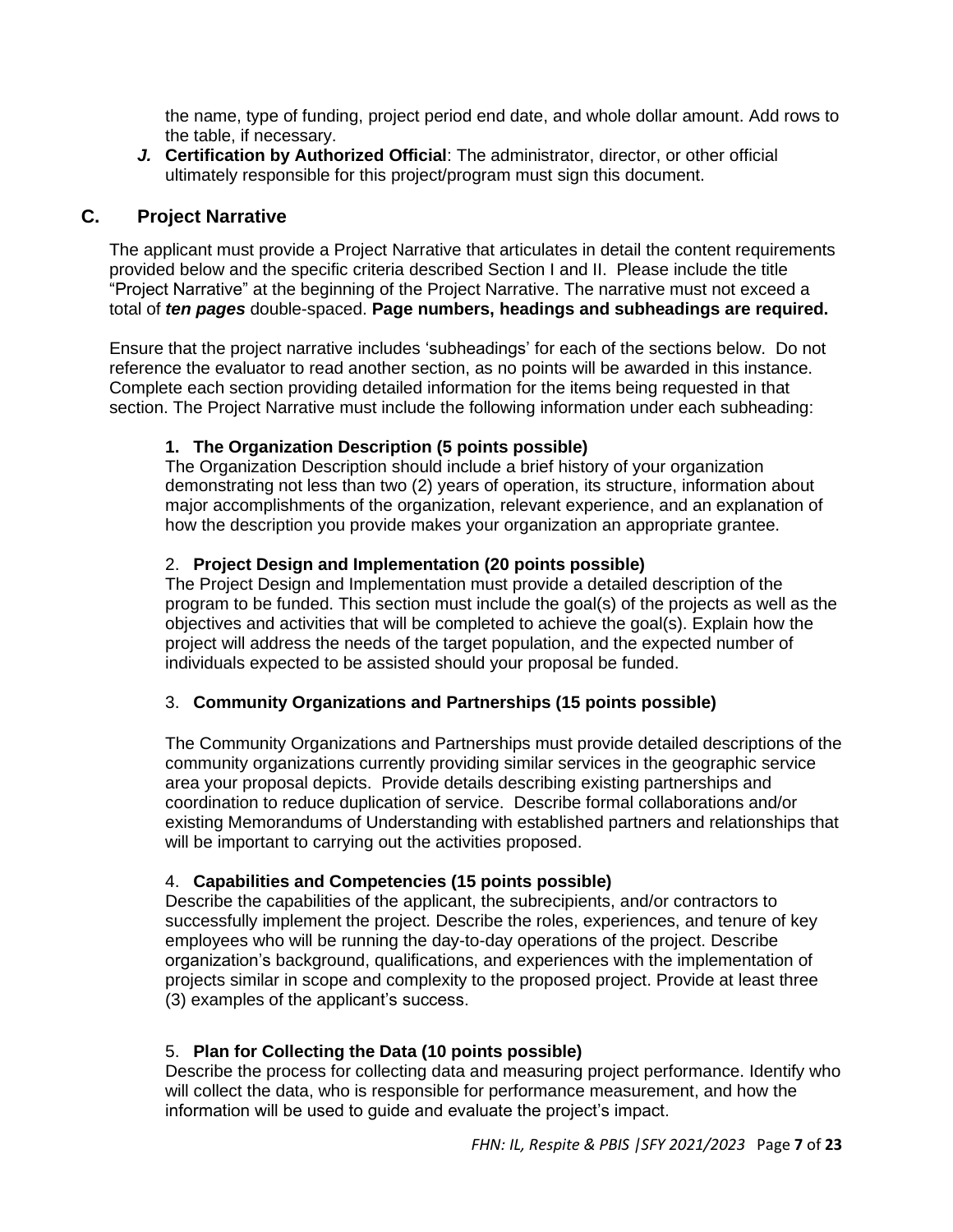#### **D. Scope of Work (15 points possible)**

Submit the below form to provide a description of the services proposed that includes goals, implementation timeline with key dates, activities, and deliverables *(maximum of five pages) Single Spaced.* This section should be written in complete sentences.

**Goal 1:** Describe the primary goal the program wishes to accomplish with this subaward.

| <b>Objective</b>                  | <b>Activities   Strategies</b> | <b>Due Date</b> | <b>Documentation</b><br><b>Needed</b> |
|-----------------------------------|--------------------------------|-----------------|---------------------------------------|
|                                   |                                | XX/XX/XX        |                                       |
| 2. Add more lines if<br>necessary |                                | XX/XX/XX        |                                       |

**Goal 2:** Describe the most important secondary goal the program wishes to accomplish with this subaward.

| <b>Objective</b>                                                                                                                                              | <b>Activities   Strategies</b> | Due Date | <b>Documentation</b><br><b>Needed</b> |  |  |  |  |
|---------------------------------------------------------------------------------------------------------------------------------------------------------------|--------------------------------|----------|---------------------------------------|--|--|--|--|
|                                                                                                                                                               |                                | XX/XX/XX |                                       |  |  |  |  |
| *Note to preparer: Add lines to the table as applicable to accomplish all the goals. Line up<br>activities, due dates, and documentation as best as possible. |                                |          |                                       |  |  |  |  |

#### **\* For each goal/objective, include implementation activities, and due dates. There may be more than one Activity and Due Date per objective.**

#### **E. Budget (5 points possible)**

Provide a budget that is complete, cost effective, and allowable (e.g., reasonable, allocable, and necessary for program activities). **All proposals must include a detailed project budget for each of the project periods.** The budget should be an accurate representation of the funds necessary to carry out the proposed *Scope of Work* and achieve the projected outcomes over the grant period. If the project is not fully funded, the DHHS will work with the applicant to modify the budget, the Scope of Work and the projected outcomes**.**

Applicants **must** use the Budget Template form (Excel spreadsheet) provided for this NOFO. Use the budget definitions provided in the "Categorized Budgets" section below to complete the narrative budget (spreadsheet tab labeled Budget Narrative 1). This spreadsheet contains formulas to automatically calculate totals and links to the budget summary spreadsheet (tab labeled Budget Summary) to automatically complete budget totals in Column B. **Do not override formulas.**

The column for extensions (unit cost, quantity, total) on the budget narrative should include only funds requested in this application. Budget items funded through other sources may be included in the budget narrative description, but not in the extension column. **Ensure that all figures add up correctly and that totals match within and between all forms and sections.**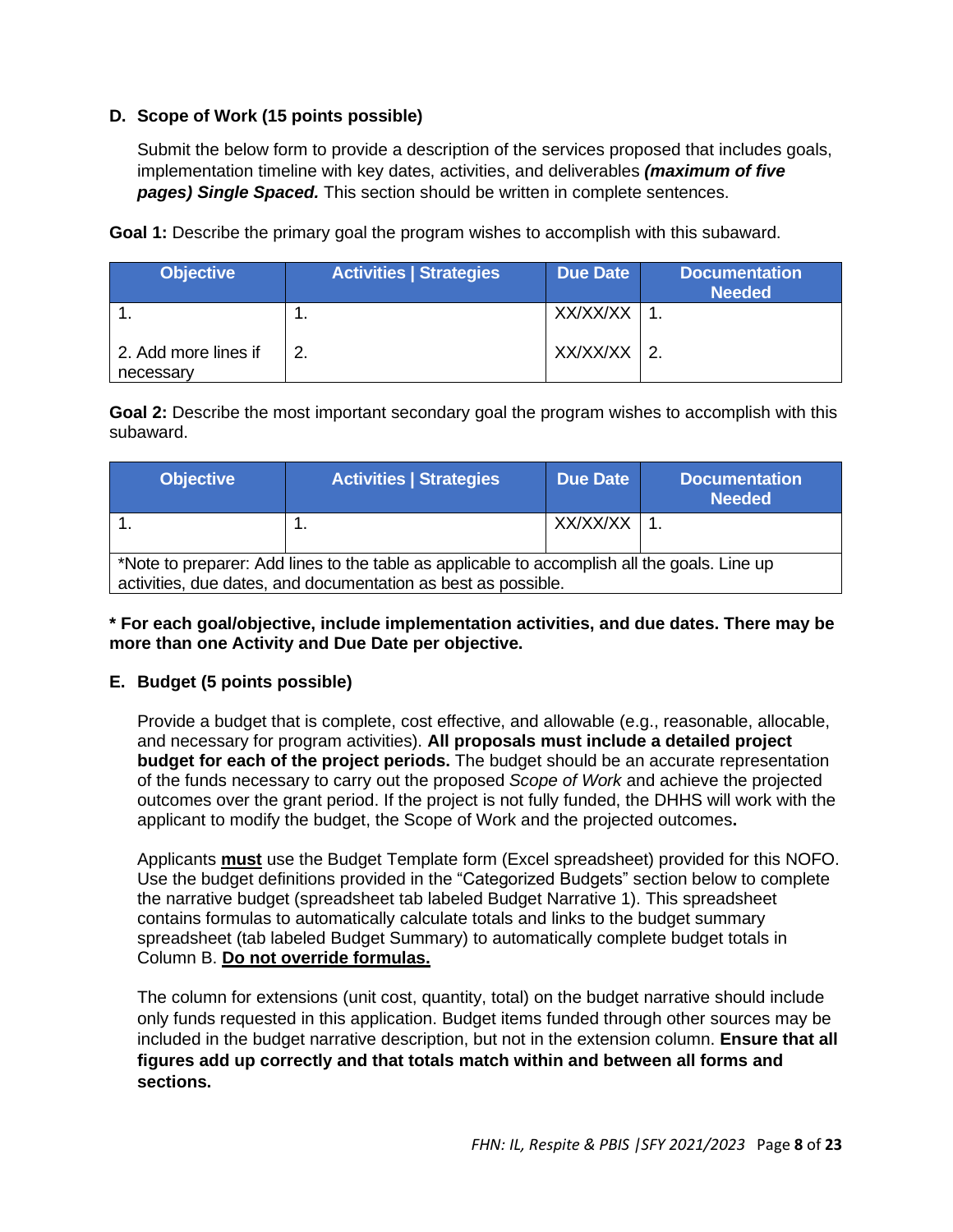**Budget Funding Limitations: Budget proposals that provide direct services should have a minimum of 80% of the budget for direct services; with not more than 10% for administration and 10% for data collection and reporting.**

**1. Personnel:** Employees who provide direct services are provided here. The Personnel section is for staff that are responsible, who work as part of the applicant organization, for whom the applicant organization provides a furnished work-space, tools, and the organization determines the means and the method of service delivery. Contractors include those staff who provide products or services independently and provide their own workspace, tools, means, and methods for completion and are listed in the Contractor category.

#### **For example:**

Intake Specialist |  $$20/h$ our X 40 hours/week X 52 weeks =  $$41,600$ Fringe =  $$41,600$  X 15% (e.g. health insurance, FICA, workmen's comp) =  $$6,240$ Personnel Total  $= $47.840$ 

Only those staff whose time can be traced directly back to the grant project should be included in this budget category. This includes those who spend only part of their time on grant activities. All others should be considered part of the applicant's indirect costs *(explained later).*

#### **2. Travel:**

Travel costs must provide direct benefit to this project. Identify staff that will travel, the purpose, frequency, and projected costs. U.S. General Services Administration (GSA) rates for per diem and lodging, and the state rate for mileage (currently 57.5 cents), should be used **unless** the organization's policies specify lower rates for these expenses. Local travel (i.e., within the program's service area) should be listed separately from out-of-area travel. Out-of-state travel and nonstandard fares/rates require special justification. GSA rates can be found online at [https://www.gsa.gov/portal/category/26429.](https://www.gsa.gov/portal/category/26429) In the current COVID-19 environment, travel expenditures should be minimal.

#### **3. Operating:**

List and justify tangible and expendable property necessary to carry-out the proposed program.

#### **4. Equipment:**

Equipment is defined as tangible personal property (including information technology systems) having a useful life of more than one year and a per-unit acquisition cost which equals or exceeds the lesser of the capitalization level established by the non-federal entity for financial statement purposes, or \$5,000.

#### **5. Contractual/Consultant Services:**

Project workers who are not employees of the applicant organization should be identified here. Any costs associated with these workers, such as travel or per diem, should also be identified here. Explain the need and/or purpose for the contractual/consultant service. Identify and justify these costs. For collaborative projects involving multiple sites and partners, separate from the applicant organization, all costs incurred by the separate partners should be included in this category, with subcategories for Personnel, Fringe, Contract, etc. Written agreements or contracts must be maintained with each partner, and the applicant is responsible for administering these agreements in accordance with all requirements identified for grants administered under the DHHS.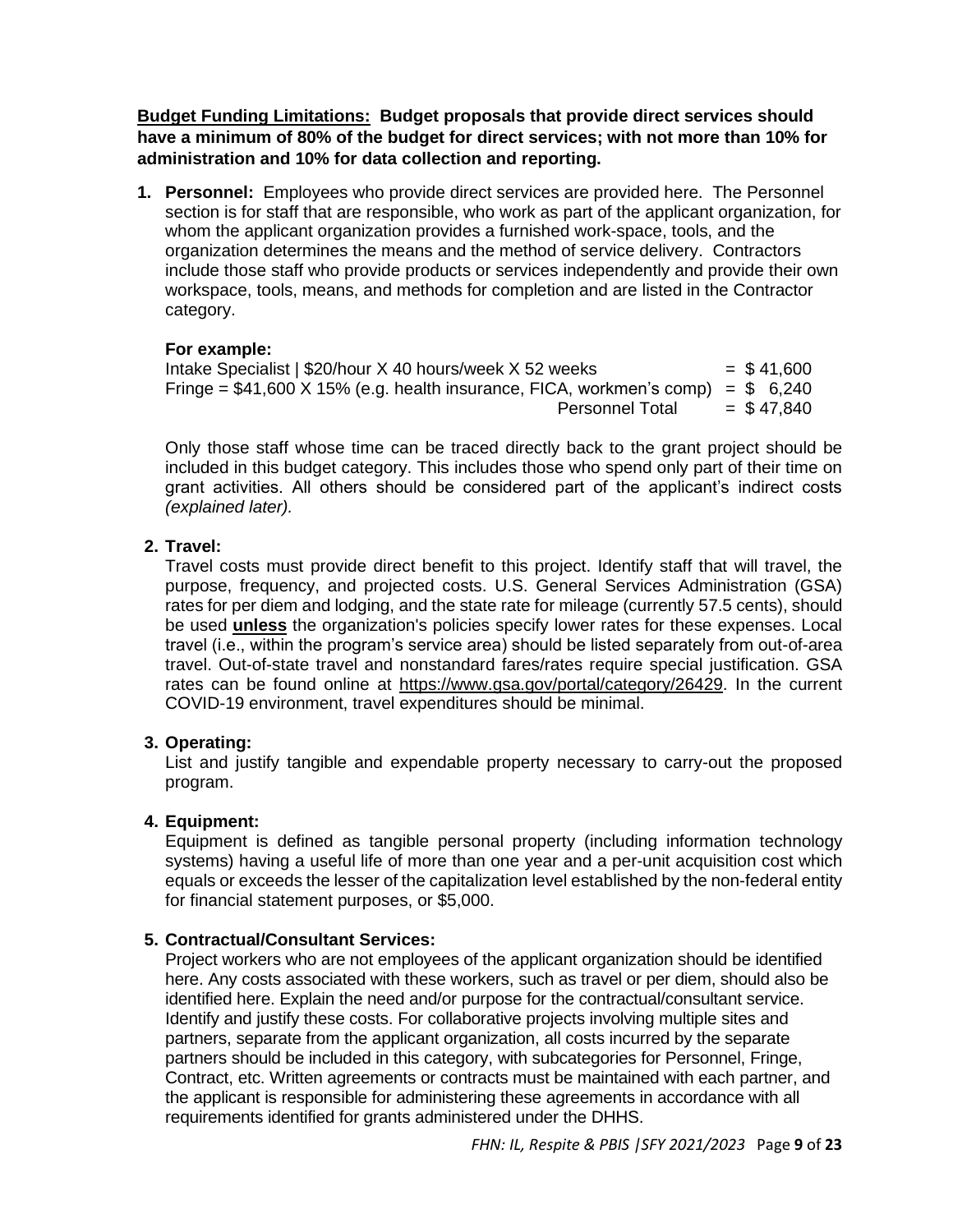#### **6. Other Expenses**:

Identify and justify these expenditures, which can include virtually any relevant expenditure associated with the project, such as client transportation, conference registrations, stipends, scholarships, etc.

#### **7. Indirect Costs:**

Indirect costs represent the expenses of doing business that are not readily identified with or allocable to a specific grant, contract, project function, or activity, but are necessary for the general operation of the organization and the conduct of activities it performs. Indirect costs include, but are not limited to: depreciation and use allowances, facility operation and maintenance, memberships, and general administrative expenses such as management/administration staff, human resources, accounting, payroll, legal, and data processing expenses that cannot be traced directly back to the grant project. Identify these costs in the narrative section, but do not enter any dollar values. If agencies have a federally approved indirect cost rate, that rate must be used. All other agencies may use the Modified Total Direct Cost Base and Exclusions, currently at 10%.

#### **F. Resume of Key Program Staff Member:**

Provide the resume of the key staff member with the licensure or expertise in providing evidence-based services. This resume should not be more than two (2) pages long and should represent experience related to the proposed project. The DHHS receives the right to request additional resumes based on the proposed project (and also included in the Project Information Form).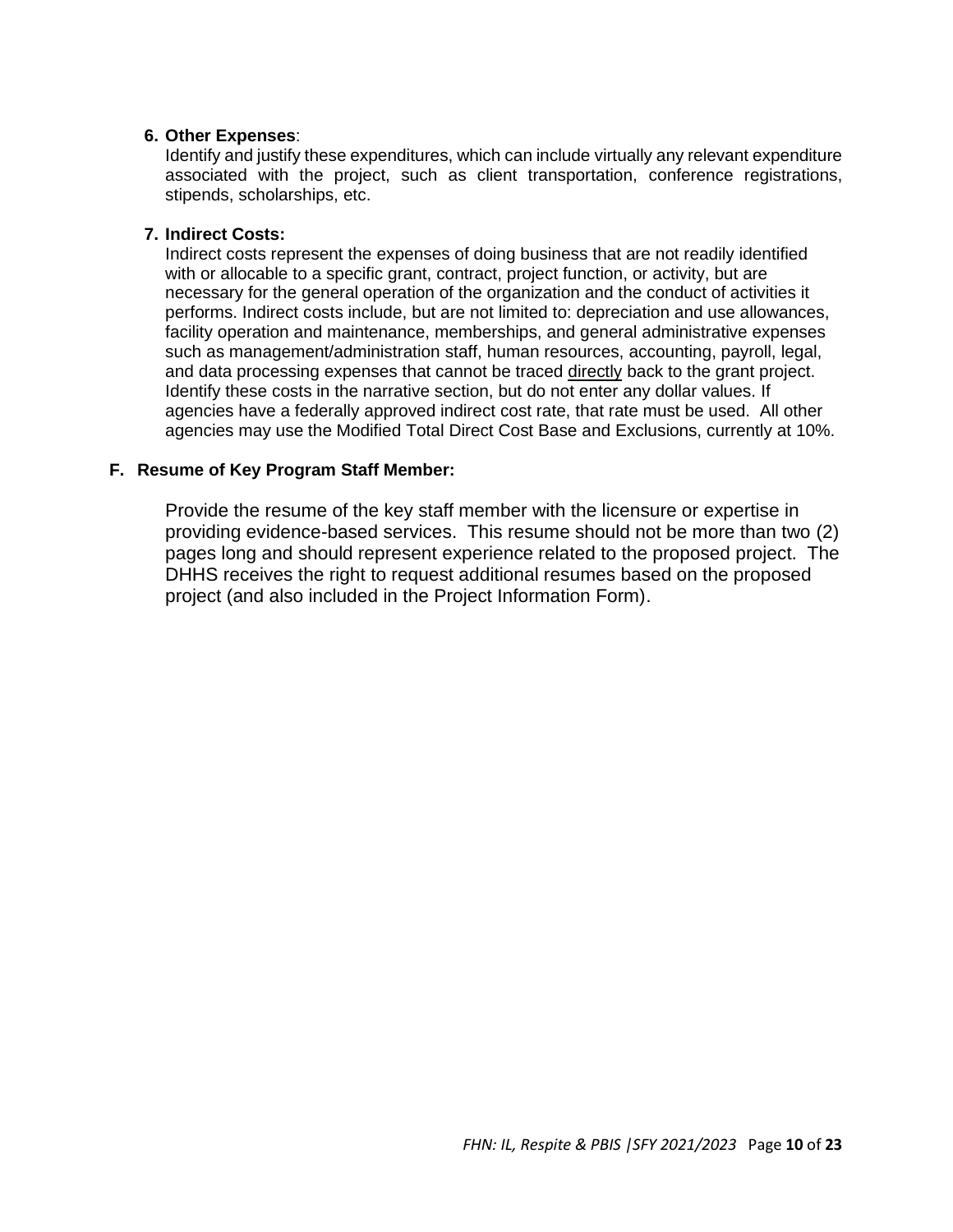## **III. SELECTION PROCESS**

DHHS has selected to use the competitive Notice of Funding Opportunity (NOFO) process.

- The application must request funding within programmatic funding constraints.
- The application must be responsive to the scope of the solicitation and the evaluator tool.
- The application must include all items designated as basic minimum requirements.

#### **1. NOFO Review Process**

Proposals received by the deadline will be reviewed as follows:

#### **A. Technical Review**

DHHS/DHHS staff will perform a technical review of each proposal to ensure that minimum standards are met. Proposals may be disqualified if they:

- a. Are missing fundamental elements (i.e. abstract, application, narrative, scope of work, or budget);
- b. Do not meet the intent of the NOFO; or
- c. Are submitted by an entity that is financially unstable as evidenced by information gleaned from the submitted fiscal documents.

|  |  | <b>Application Requirements</b> |  |
|--|--|---------------------------------|--|
|  |  |                                 |  |

| <b>Field Name</b>                                  | <b>Scoring</b><br><b>Points</b><br>or $TR^*$ | Page<br><b>Limit</b> |                                                                                                                                                                              |
|----------------------------------------------------|----------------------------------------------|----------------------|------------------------------------------------------------------------------------------------------------------------------------------------------------------------------|
| A. Abstract                                        | 5                                            |                      | Single spaced, 500 words, Arial or Times New<br>Roman 12 Point Font                                                                                                          |
| <b>B.</b> Project Application                      | 10                                           | 5                    | Must use attached form                                                                                                                                                       |
| C. Narrative                                       | 50                                           | 10                   | Double-spaced, page numbered with headings<br>and subheadings, defined in section II.2.C of<br>NOFO. Arial or Times New Roman 12 Point Font<br>(Tables may be single spaced) |
| D. Scope of Work                                   | 30                                           | 5                    | Must use included format, Times New Roman or<br>Arial 12 Point Font, single spaced                                                                                           |
| E. Proposed Project<br><b>Budget and Narrative</b> | 5                                            | <b>NA</b>            | Must use attached form                                                                                                                                                       |
| F. Resume of Project<br>Manager                    | <b>TR</b>                                    | 2                    | Project Manager with experience                                                                                                                                              |
|                                                    |                                              |                      |                                                                                                                                                                              |
| Total                                              | 100                                          |                      |                                                                                                                                                                              |
| <b>Provisions of Grant Award</b><br>is signed      | <b>TR</b>                                    | N/A                  | Sign and attach                                                                                                                                                              |
| <b>Internal Controls</b><br>Certification          | TR                                           | N/A                  | Sign and attach                                                                                                                                                              |
| * Technical Requirement                            |                                              |                      |                                                                                                                                                                              |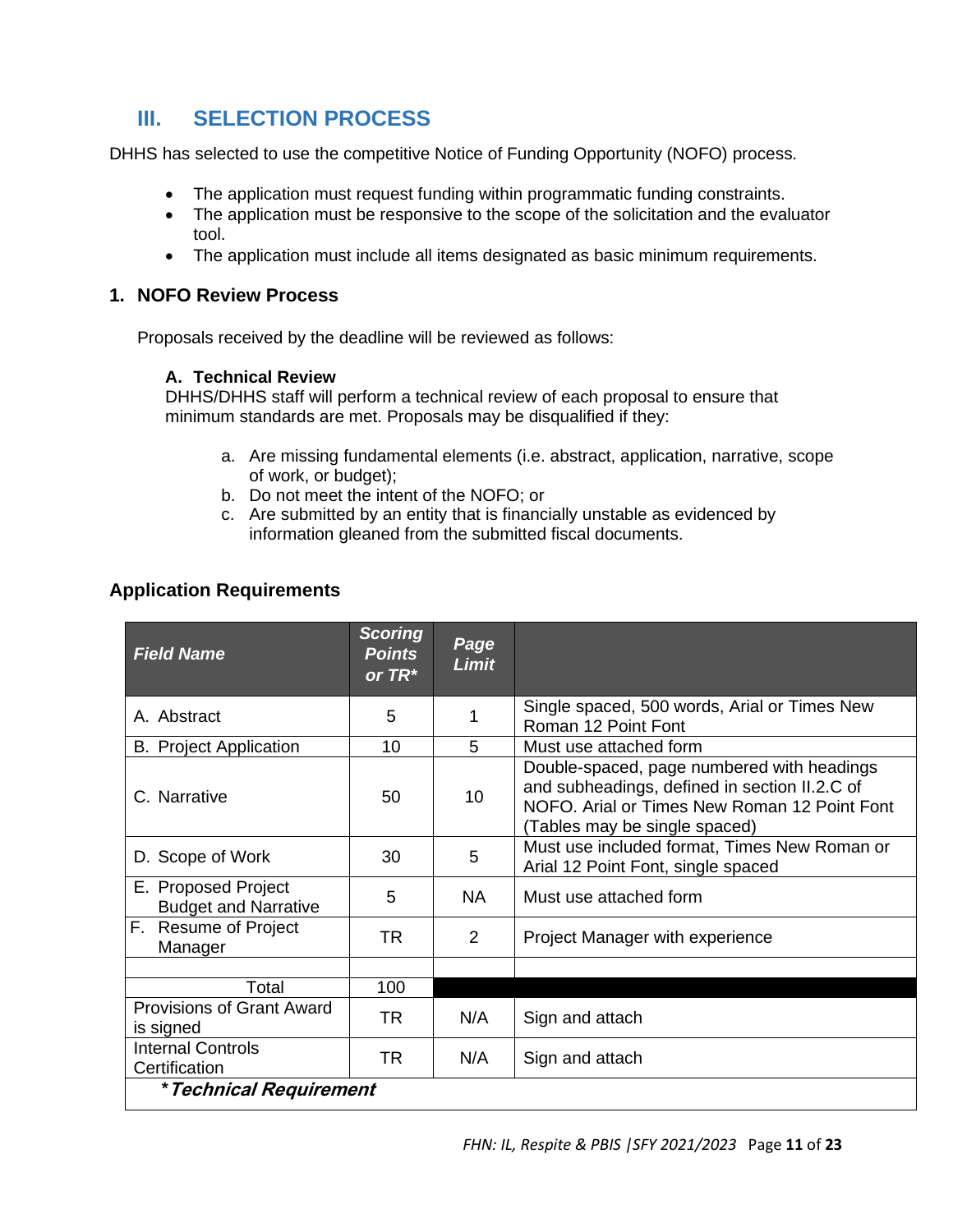#### **B. Evaluation**

Applications that meet minimum standards will be forwarded to a review team selected by the DHHS. Reviewers will score each application, using the Evaluator Tool. In accordance with prevailing grant evaluation procedures, discussion between applicants and reviewers will not be allowed during the scoring process. Proposals must stand on their own merit.

| Technical Review (must pass to be sent on for Evaluator Review) |  |  |  |  |  |  |
|-----------------------------------------------------------------|--|--|--|--|--|--|
|-----------------------------------------------------------------|--|--|--|--|--|--|

| Instructions: For each listed technical requirement, select Y or N in the light orange cell to indicate if the application nu |                                                                                                       |                |                |          |                                       |
|-------------------------------------------------------------------------------------------------------------------------------|-------------------------------------------------------------------------------------------------------|----------------|----------------|----------|---------------------------------------|
|                                                                                                                               |                                                                                                       |                |                |          |                                       |
|                                                                                                                               |                                                                                                       |                |                |          | ation number below) meet each technic |
| <b>Criterion</b>                                                                                                              | <b>Technical Requirement</b>                                                                          | $\mathbf{1}$   | $\overline{2}$ | 3        |                                       |
|                                                                                                                               | (1) of the below priority technical requirements will result in a failed (non-responsive) application |                |                |          |                                       |
| Organization Type                                                                                                             | Applicant organization has checked only                                                               |                |                |          |                                       |
|                                                                                                                               | one box to indicate it is either a local                                                              |                |                |          |                                       |
|                                                                                                                               | government agency or 501(c)(3) Nonprofit.                                                             |                |                |          |                                       |
| Applicant Organization                                                                                                        | Applicant has provided its Federal Tax ID.                                                            |                |                |          |                                       |
|                                                                                                                               |                                                                                                       |                |                |          |                                       |
| Geo and Target Area                                                                                                           | Applicant has completed both sections                                                                 |                |                |          |                                       |
| Identified                                                                                                                    |                                                                                                       |                |                |          |                                       |
| 3rd party payors                                                                                                              | Applicant has answered this section                                                                   | V              |                | V        |                                       |
| <b>Current Funding</b>                                                                                                        | Applicant has answered this section                                                                   | V              | V              | V        | V                                     |
| Application                                                                                                                   | All sections of the application form have                                                             |                |                |          |                                       |
|                                                                                                                               | been completed, including check boxes.                                                                |                |                |          |                                       |
| Certification by Authorized<br>Official                                                                                       | Certification is signed.                                                                              |                |                |          |                                       |
|                                                                                                                               |                                                                                                       |                |                |          |                                       |
|                                                                                                                               | <b>Priority Technical Review Score</b>                                                                | Pass           | Pass           | Pass     | Pass                                  |
|                                                                                                                               |                                                                                                       |                |                |          |                                       |
|                                                                                                                               | (2) or more of the below technical requirements will result in a failed (non-responsive) application  |                |                |          |                                       |
|                                                                                                                               |                                                                                                       | $\mathbf{1}$   | $\overline{a}$ | 3        | 4                                     |
| Application Submission                                                                                                        | Applicant organization submitted                                                                      |                |                |          |                                       |
|                                                                                                                               | application as a single PDF.                                                                          |                |                |          |                                       |
| Application Submission                                                                                                        | Applicant organization submitted                                                                      |                |                |          |                                       |
|                                                                                                                               | application no later than 3:00 p.m. on<br>Friday, January 15, 2021, 3pm PST                           | y              |                |          |                                       |
| Abstract                                                                                                                      | Attached, does not exceed 500 words,                                                                  |                |                |          |                                       |
|                                                                                                                               | single-spaced.                                                                                        |                |                |          |                                       |
| Narrative                                                                                                                     | Attached, Does not exceed 10 pages,                                                                   |                |                |          |                                       |
|                                                                                                                               | double-spaced                                                                                         |                |                |          |                                       |
| Narrative                                                                                                                     | Includes subheadings: Organization,                                                                   |                |                |          |                                       |
|                                                                                                                               | Project Design and Implementation,                                                                    |                |                |          |                                       |
|                                                                                                                               | Community Org and Partnerships,                                                                       |                |                |          |                                       |
|                                                                                                                               | Capabilities and Data Collection                                                                      |                |                |          |                                       |
| Scope of Work                                                                                                                 | Attached, Does not exceed 5 pages                                                                     | $\overline{V}$ | v              | V        | V                                     |
| Scope of Work/Budget                                                                                                          | Attached, Does not contain medicaid                                                                   |                |                |          |                                       |
|                                                                                                                               | billable activities                                                                                   |                |                |          |                                       |
| <b>Budget</b>                                                                                                                 | Mathematically Correct                                                                                |                |                |          | V                                     |
| <b>Budget</b>                                                                                                                 | Direct costs 80%, Indirect 10%, Eval/data<br>10%                                                      |                | Y              | <b>V</b> |                                       |
| <b>Budget</b>                                                                                                                 | Both project periods attached                                                                         | V              | Y              | V        | V                                     |
| Resume                                                                                                                        | Resume attached, does not exceed two                                                                  |                |                |          |                                       |
|                                                                                                                               | pages                                                                                                 |                |                |          |                                       |
| Attachment                                                                                                                    | Assurances and Provisions, signed and                                                                 |                |                |          |                                       |
|                                                                                                                               | attached                                                                                              |                |                |          |                                       |
| Submission                                                                                                                    | Arial or Times New Roman 12 point font<br>and one inch margins retained                               | ۷              |                |          |                                       |
|                                                                                                                               |                                                                                                       |                |                |          |                                       |
|                                                                                                                               | <b>Overall Technical Review Score</b>                                                                 | Pass           | Pass           | Pass     | Pass                                  |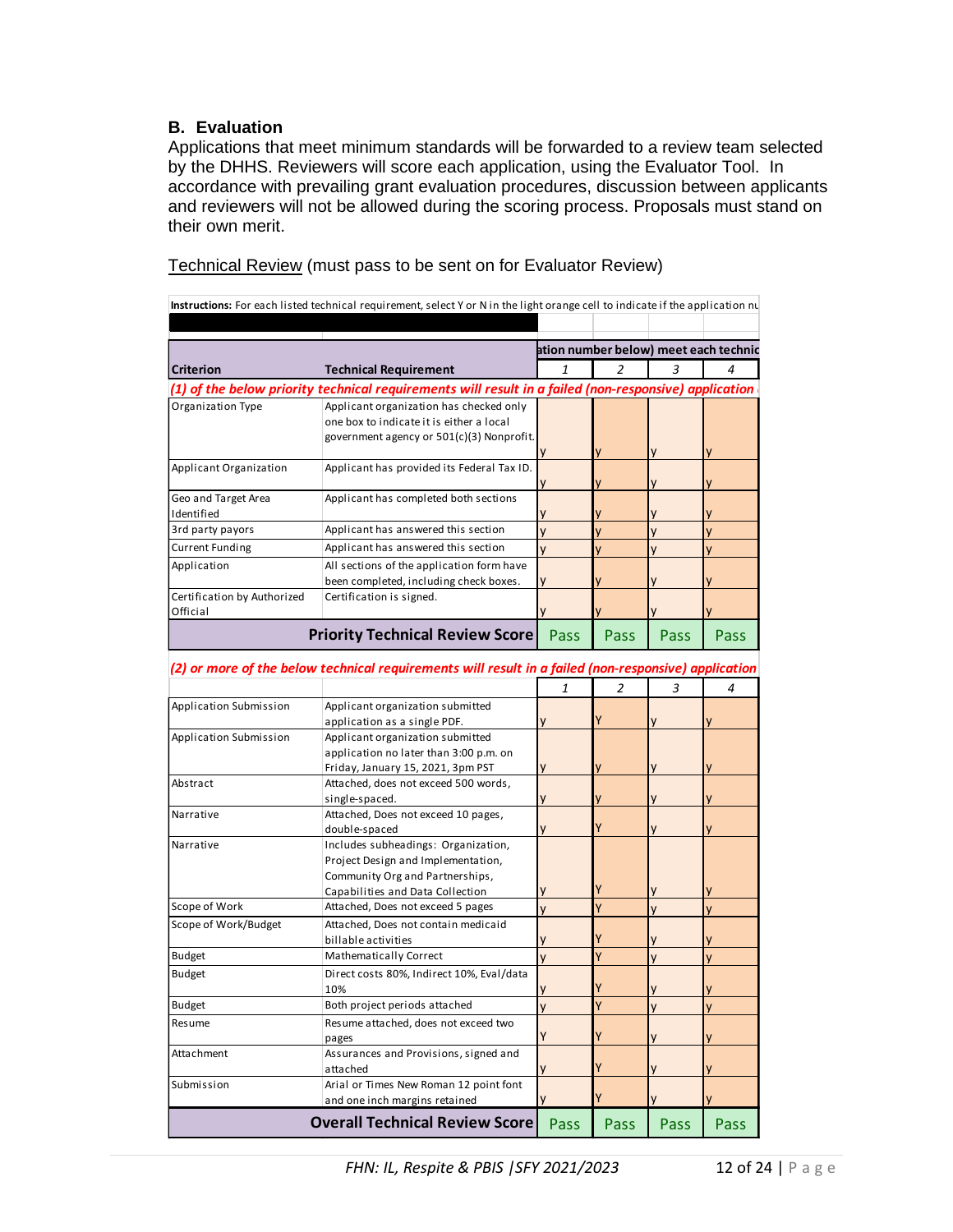#### Evaluator Review / Scoring

Evaluators will be asked to score each section of the proposal and application, points will be assigned using the following rubric:

**Excellent** responses will receive 100% of available points

**Strong** responses will receive 80% of available points

**Average** responses will receive 60% of available points

**Basic** responses will receive 40% of available points

**Weak** responses will receive 20% of available points

The following is an example of the tool evaluators will be using, and what they will be looking for to score proposal sections:

|             | <b>Section: Application &amp; Abstract</b>                                                                                                                                                                         |   | applicant (application number below) ansy |   |   |
|-------------|--------------------------------------------------------------------------------------------------------------------------------------------------------------------------------------------------------------------|---|-------------------------------------------|---|---|
| Abstract    |                                                                                                                                                                                                                    | 1 |                                           | 3 | 4 |
|             | Applicant must have submitted an abstract that is under 500 words that<br>must include: 1) succinct program descirption; 2) target area; 3) service<br>description; 4) project partners; and 5) budget total & use |   |                                           |   |   |
| Application |                                                                                                                                                                                                                    |   |                                           |   |   |
| 2           | To what extent does the applicant agency identify the previous level of<br>experience with grant funding and processes? An applicant must have at<br>least two years of previous grant funding.                    |   |                                           |   |   |
| 3           | To be considered excellent, candidate must demonstrate less than 50%<br>dependence on the Fund for a Healthy Nevada, with clear and complete<br>plan for replacing funds after end of performance period.          |   |                                           |   |   |
| 0           |                                                                                                                                                                                                                    |   |                                           |   |   |
|             |                                                                                                                                                                                                                    |   |                                           |   |   |
|             | Section: Application & Abstract Score                                                                                                                                                                              |   |                                           |   |   |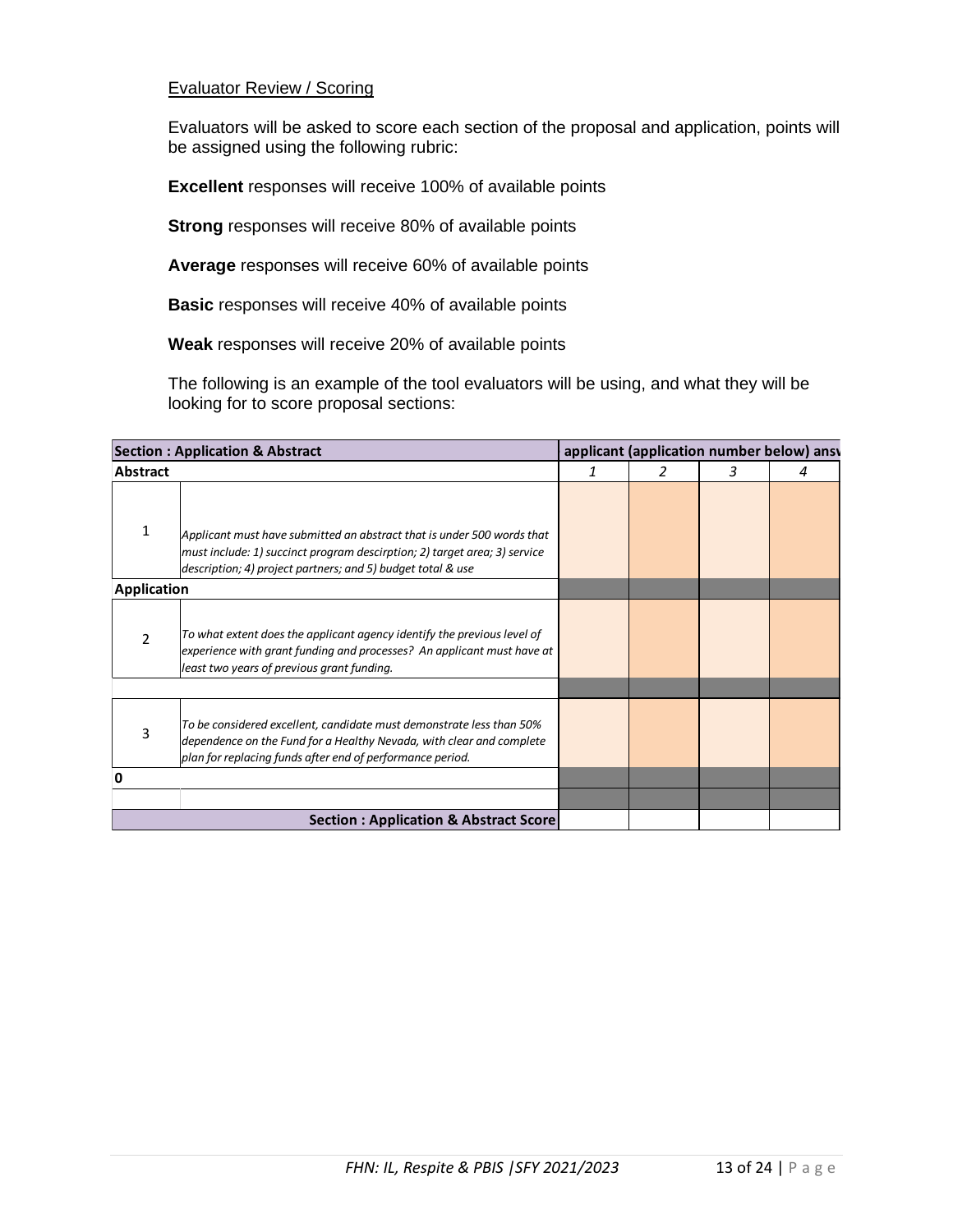| <b>Section: Narrative</b> |                                                                                                                                                                                                                                                                                                                                                                                                                                                                                                                                                                                                                                                                                      |   | applicant (application number below) ansy |   |   |  |  |
|---------------------------|--------------------------------------------------------------------------------------------------------------------------------------------------------------------------------------------------------------------------------------------------------------------------------------------------------------------------------------------------------------------------------------------------------------------------------------------------------------------------------------------------------------------------------------------------------------------------------------------------------------------------------------------------------------------------------------|---|-------------------------------------------|---|---|--|--|
|                           | <b>Organization Description</b>                                                                                                                                                                                                                                                                                                                                                                                                                                                                                                                                                                                                                                                      | 1 | $\overline{2}$                            | 3 | 4 |  |  |
| 4                         | Applicant must include all elements: 1) brief history of the organization;<br>2) two years of experience; 3) describes releant experience and major<br>accomplishments; 4) qualifications to be selected as a subrecipient                                                                                                                                                                                                                                                                                                                                                                                                                                                           |   |                                           |   |   |  |  |
|                           | <b>Project Design &amp; Implementation</b>                                                                                                                                                                                                                                                                                                                                                                                                                                                                                                                                                                                                                                           |   |                                           |   |   |  |  |
| 5                         | How well does the applicant describe the description of their program<br>and how it meets the NOFO requirements, includes the target population<br>and geographic area served, and how the proposed servcies meet the<br>need?                                                                                                                                                                                                                                                                                                                                                                                                                                                       |   |                                           |   |   |  |  |
| 6                         | How well does the applicant tie project deliverables to objectives to<br>include 1) how many individuals will be targeted; 2) the target<br>population or subpopulation; 3) service areas; 4) how they will meet the<br>deliverables; 5) capacity of organization (i.e. number of staff/clients,<br>etc.)                                                                                                                                                                                                                                                                                                                                                                            |   |                                           |   |   |  |  |
|                           | <b>Community Organizations and Partnerships</b>                                                                                                                                                                                                                                                                                                                                                                                                                                                                                                                                                                                                                                      |   |                                           |   |   |  |  |
| 7                         | Must demonstrate community coordination. For a score of excellent,<br>partnership must include 2 or more community partners providing<br>referrals or services related to the population being served and benefit<br>the project.                                                                                                                                                                                                                                                                                                                                                                                                                                                    |   |                                           |   |   |  |  |
| 8                         | Applicant must accurately describe similar services being provided in<br>program delivery area. How well does applicant describe servcies as<br>absent (or minimal) in proposed area.                                                                                                                                                                                                                                                                                                                                                                                                                                                                                                |   |                                           |   |   |  |  |
|                           | <b>Capabilities and Competencies</b>                                                                                                                                                                                                                                                                                                                                                                                                                                                                                                                                                                                                                                                 |   |                                           |   |   |  |  |
| 9                         | How well does the application describe the capabilities of the applicant,<br>subrecipients, and/or contractors to implement the project. For a score<br>of excellent, applicant should describe roles, experiences, and tenure of<br>key employees.                                                                                                                                                                                                                                                                                                                                                                                                                                  |   |                                           |   |   |  |  |
| 10                        | How well does the application describe the three (3) examples of success.<br>For an excellent score this desciption must be complete, describing<br>circumstance and level of success                                                                                                                                                                                                                                                                                                                                                                                                                                                                                                |   |                                           |   |   |  |  |
|                           | <b>Plan for Collecting Data</b>                                                                                                                                                                                                                                                                                                                                                                                                                                                                                                                                                                                                                                                      |   |                                           |   |   |  |  |
| 11                        | How well does the applicant describe the process for collecting data? For<br>a score of excellent, applicant should describe who is collecting the data,<br>the system to collect data, whether or not the agency has a electronic<br>health record system, and how that data will be used?                                                                                                                                                                                                                                                                                                                                                                                          |   |                                           |   |   |  |  |
| 12                        | How well does the applicant describe the project performance measures;<br>who will be responsible for project performance; and how that<br>information will be used to evaluate the project impact. Note: Data<br>Collection is not project measurement.                                                                                                                                                                                                                                                                                                                                                                                                                             |   |                                           |   |   |  |  |
| <b>Scope of Work</b>      |                                                                                                                                                                                                                                                                                                                                                                                                                                                                                                                                                                                                                                                                                      |   |                                           |   |   |  |  |
| 13                        | The Scope of Work must identify a goal that is consistent with the<br>narrative; identify the objective with states how the goal will be<br>accomplished; identifies at least one if not more specific activities to<br>achieve that goal; the timeframe to submit; and the documentation<br>required to provide that detail. Data collection activities are not goals or<br>objectives, but could be included in strategies. The documentation is<br>specific to what is going to be provided to prove that the metric was met<br>(i.e. provide services for 20 women, the documentation would need to<br>provide unduplicated number of women, demographics, services<br>provided) |   |                                           |   |   |  |  |
|                           |                                                                                                                                                                                                                                                                                                                                                                                                                                                                                                                                                                                                                                                                                      |   |                                           |   |   |  |  |
|                           | <b>Section : Narrative Score</b>                                                                                                                                                                                                                                                                                                                                                                                                                                                                                                                                                                                                                                                     |   |                                           |   |   |  |  |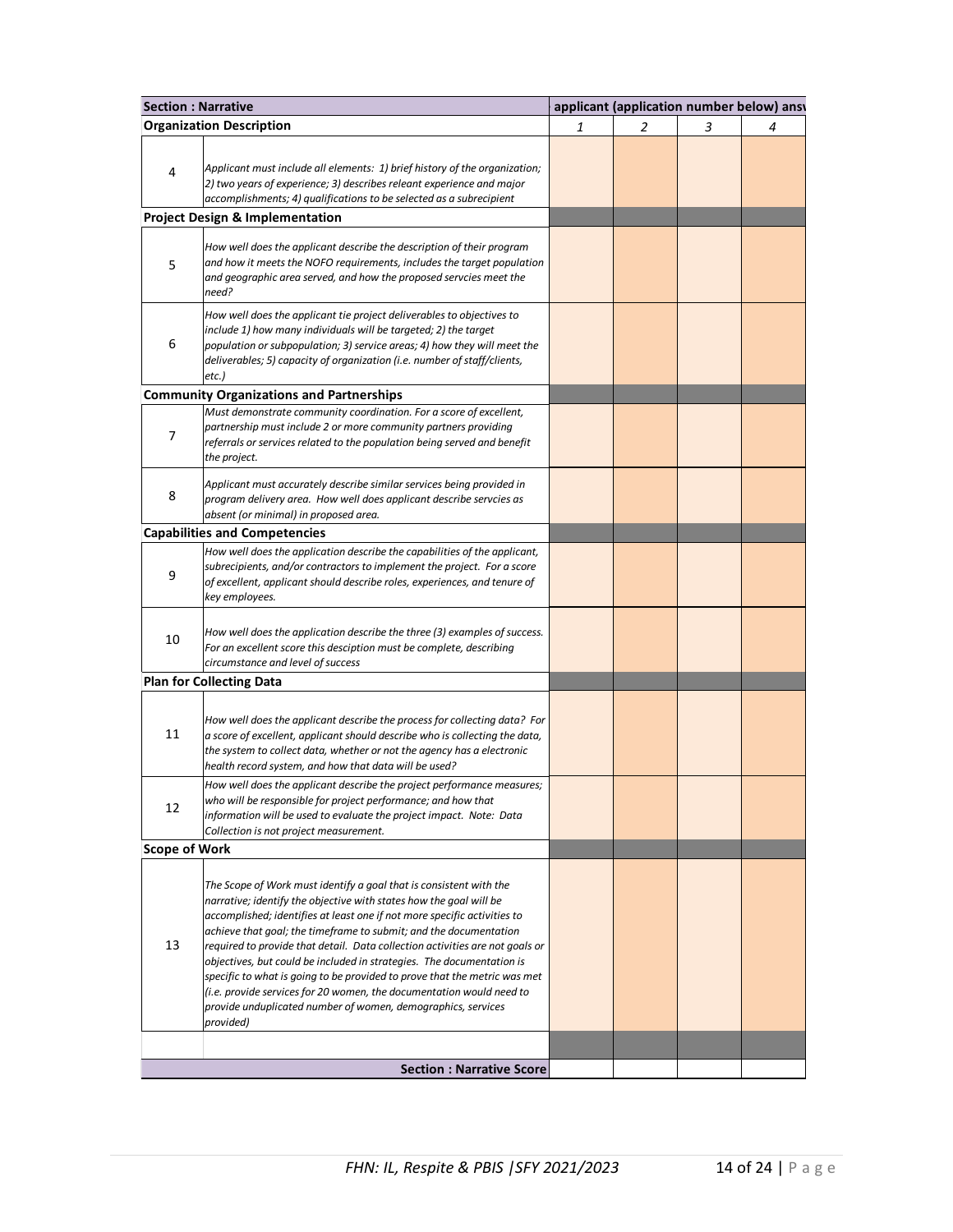|                         | <b>Section: Budget</b>                          |                                                                                                                                                                                                                                                                                                                                                                                                                                                                                                                                                                                                        |   | applicant (application number below) ansv   |   |   |  |
|-------------------------|-------------------------------------------------|--------------------------------------------------------------------------------------------------------------------------------------------------------------------------------------------------------------------------------------------------------------------------------------------------------------------------------------------------------------------------------------------------------------------------------------------------------------------------------------------------------------------------------------------------------------------------------------------------------|---|---------------------------------------------|---|---|--|
| <b>Budget Narrative</b> |                                                 |                                                                                                                                                                                                                                                                                                                                                                                                                                                                                                                                                                                                        | 1 | 2                                           | 3 | 4 |  |
| 14                      | objectives?                                     | How well does the proposed budget support the proposed goals and                                                                                                                                                                                                                                                                                                                                                                                                                                                                                                                                       |   |                                             |   |   |  |
| 15                      |                                                 | How thorough and reasonable is the proposed budget (i.e., balance of<br>categorical spending, reasonable expenditures, etc.)?                                                                                                                                                                                                                                                                                                                                                                                                                                                                          |   |                                             |   |   |  |
| 16                      | requested.                                      | Given the project period, rate your confidence in the applicant's ability to<br>provide the projected number of services with the budget amounts                                                                                                                                                                                                                                                                                                                                                                                                                                                       |   |                                             |   |   |  |
|                         |                                                 | <b>Section: Budget Score</b>                                                                                                                                                                                                                                                                                                                                                                                                                                                                                                                                                                           |   |                                             |   |   |  |
|                         |                                                 |                                                                                                                                                                                                                                                                                                                                                                                                                                                                                                                                                                                                        |   |                                             |   |   |  |
|                         |                                                 |                                                                                                                                                                                                                                                                                                                                                                                                                                                                                                                                                                                                        |   | icants' Total Scores (application number be |   |   |  |
|                         |                                                 | <b>Total Possible Score: 100</b>                                                                                                                                                                                                                                                                                                                                                                                                                                                                                                                                                                       | 1 | 2                                           | 3 | 4 |  |
|                         |                                                 |                                                                                                                                                                                                                                                                                                                                                                                                                                                                                                                                                                                                        |   |                                             |   |   |  |
|                         | a.<br>b.<br>C.<br>d.<br>2. Notification Process | D. Final Review - Director<br>After GMAC review and recommendation, the DHHS will submit funding<br>recommendations to the DHHS Director, who will make the final funding decisions. Final<br>decisions will be made by the DHHS Director based on the following factors:<br>Scores on the scoring matrix;<br>Geographic distribution to ensure statewide service and activities;<br>Conflicts or redundancy with other federal, state or locally funded<br>programs, or supplanting (substitution) of existing funding; and<br>Availability of funding.                                               |   |                                             |   |   |  |
| ٠<br>$\bullet$          |                                                 | Applicants will be notified of their status with email April 2021. DHHS staff will conduct<br>negotiations with the applicants regarding the recommendation for funding to address any<br>specific issues identified by the evaluators or Grants Management Advisory Committee<br>(GMAC). These issues may include, but are not limited to:<br>Revisions to the project budget;<br>Revisions to the Scope of Work and/or Performance Indicators; and/or<br>Enactment of Special Conditions (e.g., certain fiscal controls, more stringent<br>performance requirements or more frequent reviews, etc.). |   |                                             |   |   |  |
|                         |                                                 | Not all applicants who are contacted for final negotiations will necessarily receive an award. All<br>related issues must be resolved before a grant will be awarded. All funding is contingent                                                                                                                                                                                                                                                                                                                                                                                                        |   |                                             |   |   |  |

## **C. Funding Recommendations**

### **D. Final Review – Director**

- a. Scores on the scoring matrix;
- b. Geographic distribution to ensure statewide service and activities;
- c. Conflicts or redundancy with other federal, state or locally funded
- programs, or supplanting (substitution) of existing funding; and d. Availability of funding.

### **2. Notification Process**

- Revisions to the project budget;
- Revisions to the Scope of Work and/or Performance Indicators; and/or
- Enactment of Special Conditions (e.g., certain fiscal controls, more stringent performance requirements or more frequent reviews, etc.).

Not all applicants who are contacted for final negotiations will necessarily receive an award. All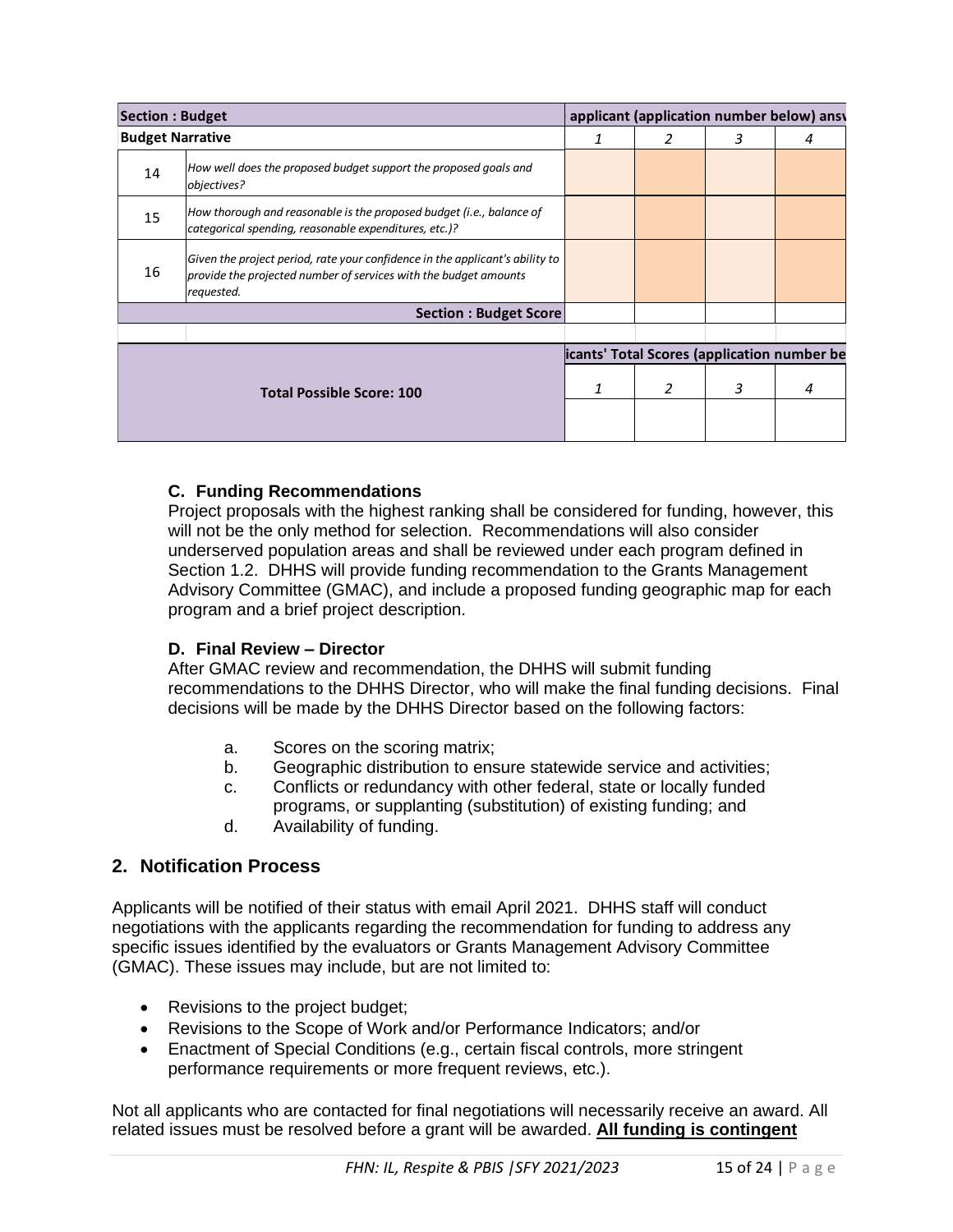**upon availability of funds.** Upon successful conclusion of negotiations, DHHS staff will complete a written subgrant agreement in the form of a Notice of Subaward (NOSA). The NOSA and any supporting documents will be distributed to the subrecipient upon approval of the Subaward.

## **3. Disclaimer**

DHHS reserves the right to accept or reject any or all applications. This NOFO does not obligate the State to award a contract or complete the project, and the State reserves the right to cancel solicitation if it is in its best interest.

## **4. Upon Approval of Award**

### **A. Monthly Financial Status and Request for Reimbursement Reports**

DHHS requires the use of a standardized Excel spreadsheet reimbursement request form that self-populates certain financial information. This form must be used for all reimbursement requests. Monthly reports are required even if no reimbursement is requested for a month. Instructions and technical assistance will be provided upon award of funds. The monthly reports will be due by the 15th of the following month.

#### **B. Performance Reporting**

Applicants who receive an award must collaborate with the DHHS in reporting quarterly on progress in meeting goals. Additional performance reports may be requested as instructed by the DHHS. Quarterly progress reports will be due by the 15th of the month following the end of the reporting quarter.

### **C. Subrecipient Monitoring**

Successful applicants must participate in subrecipient monitoring. Subrecipient monitoring is intended to provide ongoing technical support to subrecipients and gather information reportable by DHHS to the state oversight entities. To facilitate the review process, materials referred to in the review documents should be gathered prior to the review. The subrecipient's primary contact person and appropriate staff should make themselves available to answer questions and assist the reviewer(s) throughout the process. The subrecipient monitoring reports or action items will be sent to the subrecipient within 30 working days following the conclusion of the monitoring.

#### **D. Compliance with changes to Federal and State Laws**

As federal and state laws change and affect either the DHHS process or the requirements of recipients, successful applicants will be required to respond to and adhere to all new regulations and requirements.

### **E. Applicant Risk**

Pursuant to the Part 200 Uniform Requirements, before award decisions are made, DHHS also reviews information related to the degree of risk posed by the applicant. Among other things to help assess whether an applicant that has one or more prior federal awards and has a satisfactory record with respect to performance, integrity, and business ethics, DHHS checks whether the applicant is listed as excluded from receiving a federal award. In addition, if DHHS anticipates that an award will exceed \$250,000 in federal funds, DHHS also must review and consider any information about the applicant that appears in the nonpublic segment of the integrity and performance system accessible through the Federal Awardee Performance and Integrity Information System, (FAPIIS).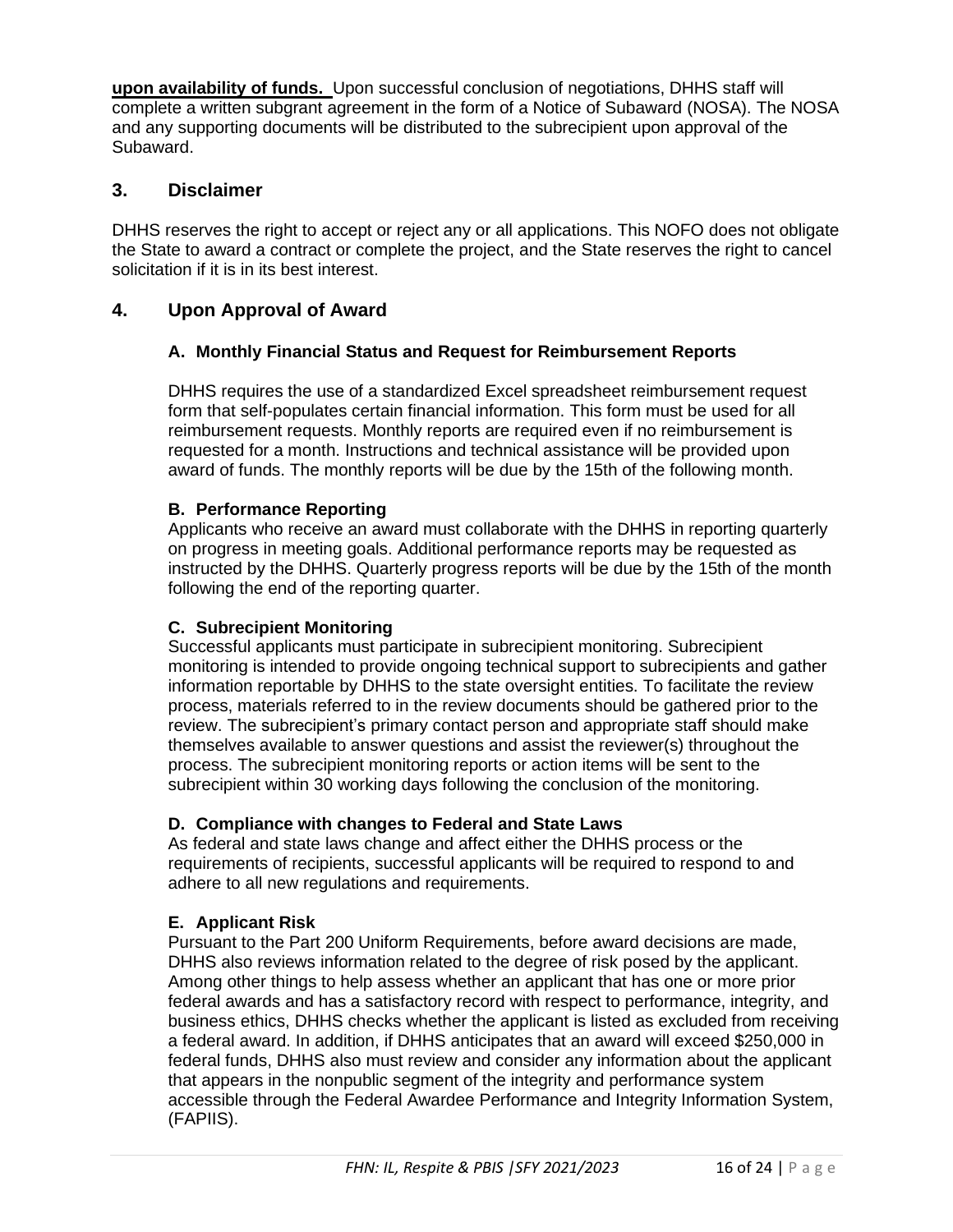## **VI. Application Form**

#### **Program (Applicants may not check more than one program). Applicants may submit more than one application. Checking more than one program will result in disqualification. Applicants must select at least one.**

- $\Box$  A1 Independent Living Services
- $\Box$  A2 Respite Services
- $\Box$  A3 Positive Behavioral Interventions and Supports (PBIS), Indicate Tier # \_\_\_\_\_

#### **A. Organization Type**

Public Agency  $\Box$  501(c)(3) Nonprofit

#### **B. Geographic Area of Service**

| Town/City     |  |
|---------------|--|
| $\Box$ County |  |
| Region        |  |

#### **C. Applicant Organization**

| Name                       |              |           |
|----------------------------|--------------|-----------|
| <b>Mailing Address</b>     |              |           |
| <b>Physical Address</b>    |              |           |
| City                       |              | <b>NV</b> |
| Zip (9-digit zip required) |              |           |
| Federal Tax ID#            | (xx-xxxxxxx) |           |
| DUNS No.                   |              |           |

#### **D. Program Point of Contact**

| Name                                                                                        |  |  |  |
|---------------------------------------------------------------------------------------------|--|--|--|
| <b>Title</b>                                                                                |  |  |  |
| Phone                                                                                       |  |  |  |
| Email                                                                                       |  |  |  |
| Same mailing address as section $B? \square Yes \square No$ , use below address information |  |  |  |
| Address                                                                                     |  |  |  |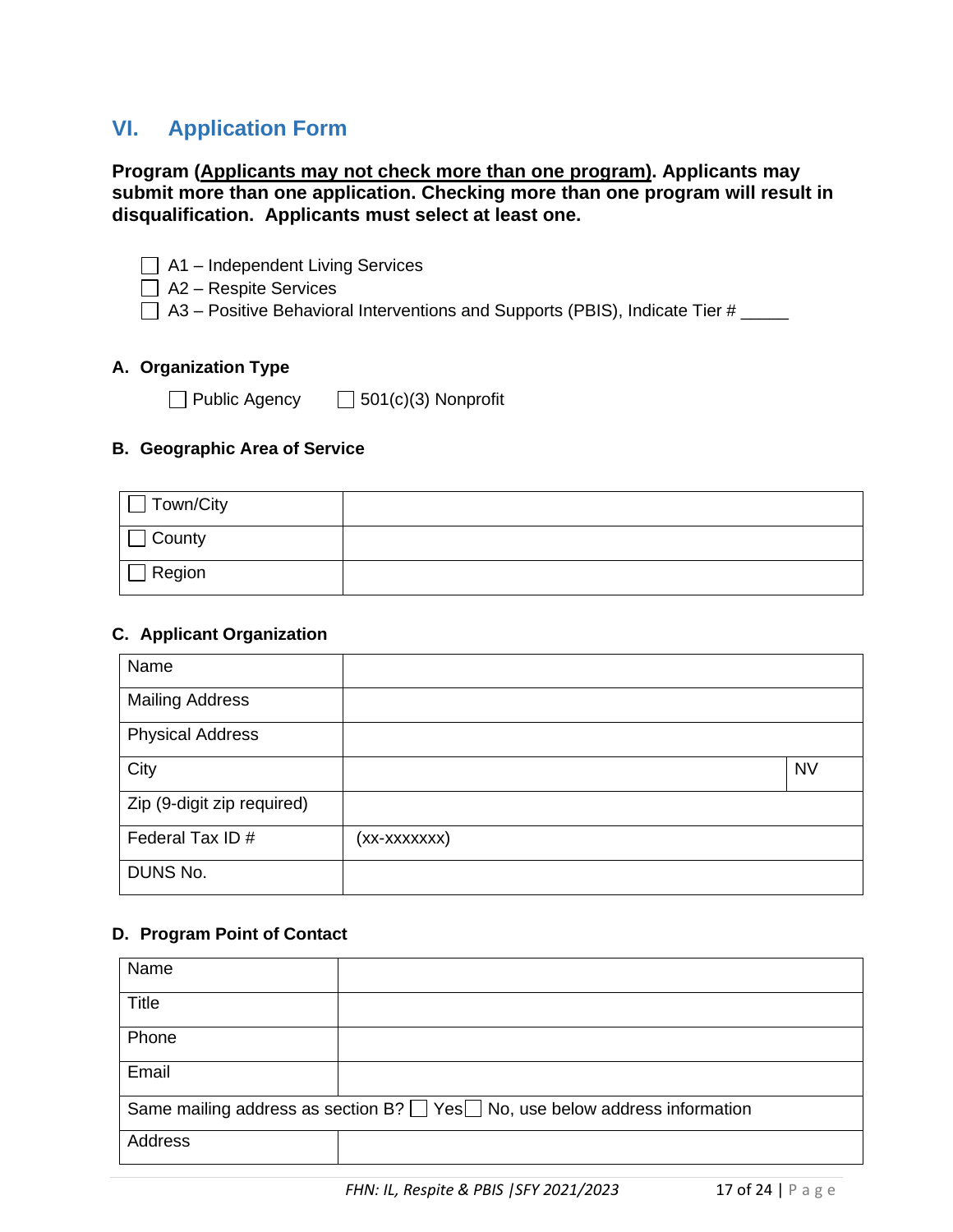| City                       | <b>NV</b> |
|----------------------------|-----------|
| Zip (9-digit zip required) |           |

#### **E. Fiscal Officer**

| Name                                                                                                  |  |           |
|-------------------------------------------------------------------------------------------------------|--|-----------|
| <b>Title</b>                                                                                          |  |           |
| Phone                                                                                                 |  |           |
| Email                                                                                                 |  |           |
| Same mailing address as section B?<br>Yes<br>$\Box$ No, use below address information<br>$\mathbf{I}$ |  |           |
| Address                                                                                               |  |           |
| City                                                                                                  |  | <b>NV</b> |
| Zip (9-digit zip required)                                                                            |  |           |

## **F. Key Personnel (Add Rows if Required)**

| <b>Name</b>            | <b>Title</b> | Licensed? |
|------------------------|--------------|-----------|
| <b>Project Manager</b> |              | Yes<br>No |
| <b>Fiscal Manager</b>  |              | Yes<br>No |
|                        |              | Yes<br>No |
|                        |              | Yes<br>No |

**G. Experience (Must Select One). Select the box that most accurately describes the activities being proposed.**

 $\Box$  Organization is 3+ years, proposed program is new

Existing Program 2-5 years old

Existing Program 6-9 years old

| Existing Program 10+ years |  |
|----------------------------|--|
|----------------------------|--|

Describe sustainability plan for services after 6/30/2023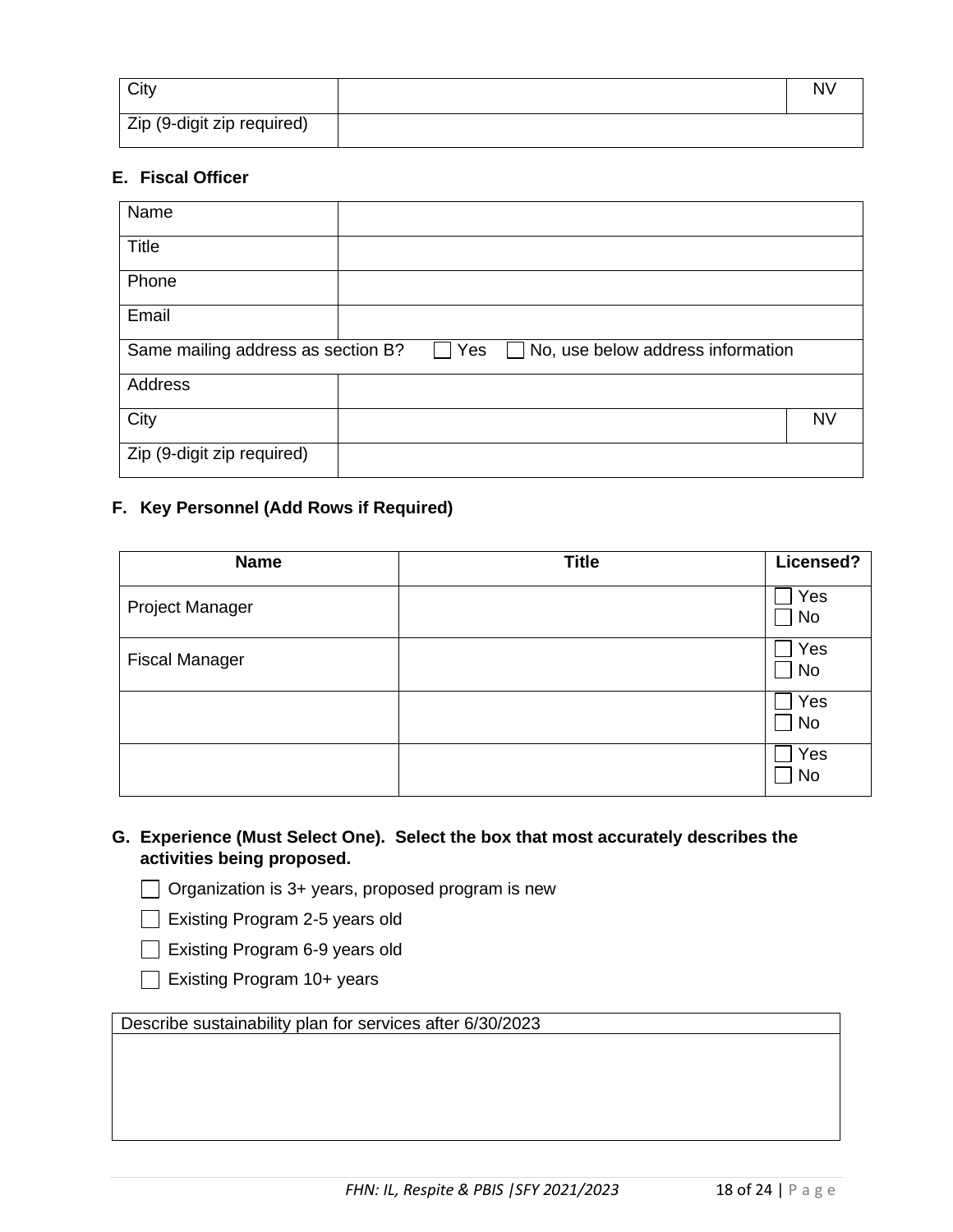#### **H. Third-Party Payers of Services**

| Does your organization or its subcontractors bill any third-party payers (e.g. insurance<br>$\Box$ Yes, specified below<br>companies) for family planning services?<br>$\blacksquare$ No |               |                                   |                                                 |
|------------------------------------------------------------------------------------------------------------------------------------------------------------------------------------------|---------------|-----------------------------------|-------------------------------------------------|
| <b>Third-Party Payers</b>                                                                                                                                                                | <b>Period</b> | <b>Billables</b><br>Received (\$) | Percentage of<br><b>Operating</b><br>Income (%) |
| Best Health Insurance (example)                                                                                                                                                          | 2017 YTD      | 130,000                           |                                                 |
|                                                                                                                                                                                          |               |                                   |                                                 |
|                                                                                                                                                                                          |               |                                   |                                                 |

**I. Current Funding (federal, state, and private funding). Add rows as required. Describe all funding received for services and/or similar programs. If no additional funding is received, enter NOT APPLICABLE in this section.**

| <b>Funding</b> | <b>Type</b> | <b>Project Period<br/>End Date</b> | <b>Current or</b><br><b>Previous</b><br><b>Amount</b><br>Awarded (\$) |
|----------------|-------------|------------------------------------|-----------------------------------------------------------------------|
|                |             |                                    |                                                                       |
|                |             |                                    |                                                                       |
|                |             |                                    |                                                                       |
|                |             |                                    |                                                                       |

#### **J. Certification by Authorized Official**

As the authorized official for the applying agency, I certify that the proposed project and activities described in this application meets all requirements of the legislation governing the Fund for a Healthy Nevada and the certifications in the Application Instructions; that all the information contained in the application is correct; that the appropriate coordination with affected agencies and organizations, including subcontractors, took place; that this agency agrees to comply with all provisions of the applicable grant program and all other applicable federal and state laws, current or future rules, and regulations. I understand and agree that any award received as a result of this application is subject to the conditions set forth in the assurances.

| Name (type/print): | <b>Phone</b> |
|--------------------|--------------|
| <b>Title</b>       | <b>Email</b> |
| <b>Signature</b>   | <b>Date</b>  |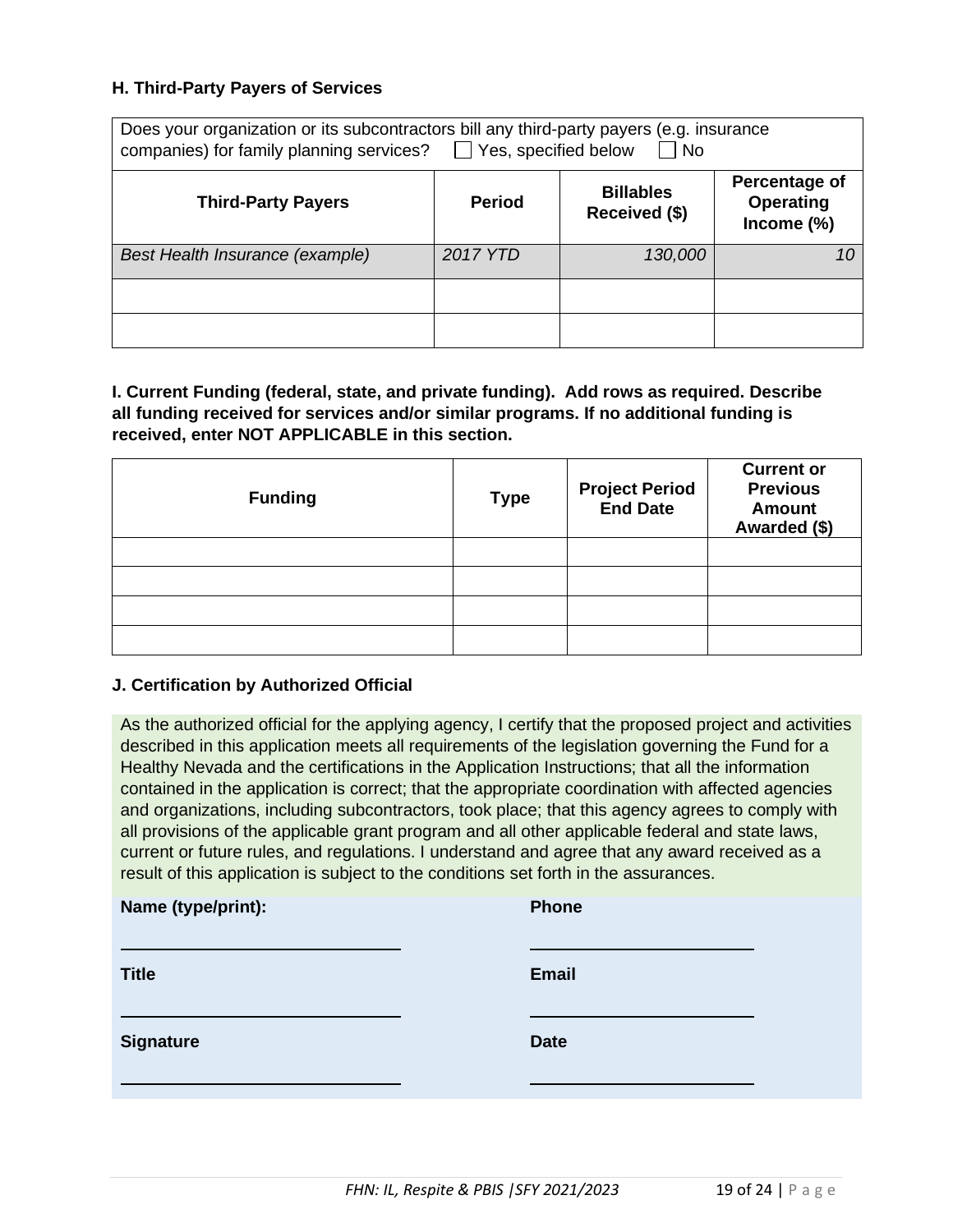## **GENERAL PROVISIONS AND ASSURANCES**

This section is applicable to all subrecipients who receive funding from the DHHS under this NOFO solicitation. The subrecipient agrees to abide by and remain in compliance with the following:

- 1. 2 CFR 200 -Uniform Requirements, Cost Principles and Audit Requirements for Federal Awards
- 2. NRS 218G Legislative Audits
- 3. NRS 458 Abuse of Alcohol & Drugs
- 4. NRS 616 A through D Industrial Insurance
- 5. GAAP Generally Accepted Accounting Principles and/or GAGAS Generally Accepted Government Auditing Standards
- 6. GSA General Services Administration for guidelines for travel
- 7. Grant Instructions and Requirements
- 8. State Licensure and certification a. The subrecipient is required to be in compliance with all State licensure and/or certification requirements.
- 9. The subrecipient's commercial, general or professional liability insurance shall be on an occurrence basis and shall be at least as broad as ISO 1996 form CG 00 01 (or a substitute form providing equivalent coverage); and shall cover liability arising from premises, operations, independent subgrantees, completed operations, personal injury, products, civil lawsuits, Title VII actions, and liability assumed under an insured contract (including the tort liability of another assumed in a business contract).
- 10. To the fullest extent permitted by law, subrecipient shall indemnify, hold harmless and defend, not excluding the State's right to participate, the State from and against all liability, claims, actions, damages, losses, and expenses, including, without limitation, reasonable attorneys' fees and costs, arising out of any alleged negligent or willful acts or omissions of subrecipient, its officers, employees, and agents.
- 11. The subrecipient shall provide proof of workers' compensation insurance as required by Chapters 616A through 616D inclusive Nevada Revised Statutes at the time of their certification.
- 12. The subrecipient agrees to be a "tobacco, alcohol, and other drug free" environment in which the use of tobacco products, alcohol, and illegal drugs will not be allowed;
- 13. The subrecipient will report within 24 hours the occurrence of an incident, following DHHS policy, which may cause imminent danger to the health or safety of the clients, participants, staff of the program, or a visitor to the program, per NAC 458.153 3(e).
- 14. If the subrecipient is serving minors, background checks must be completed every 3 years on all staff, volunteers, and consultants occupying clinical and supportive roles.
- 15. Application to Nevada 211. As of October 1, 2017, the subrecipient will be required to submit an application to register with the Nevada 211 system.
- 16. The subrecipient agrees to fully cooperate with all DHHS sponsored studies including, but not limited to, utilization management reviews, program compliance monitoring, reporting requirements, complaint investigations, and evaluation studies.
- 17. The subrecipient must be enrolled in System Award Management (SAM) as required by the Federal Funding Accountability and Transparency Act.
- 18. The subrecipient acknowledges that to better address the needs of Nevada, funds identified in this subgrant may be reallocated if ANY terms of the sub-grant are not met, including failure to meet the scope of work. The DHHS may reallocate funds to other programs to ensure that gaps in service are addressed.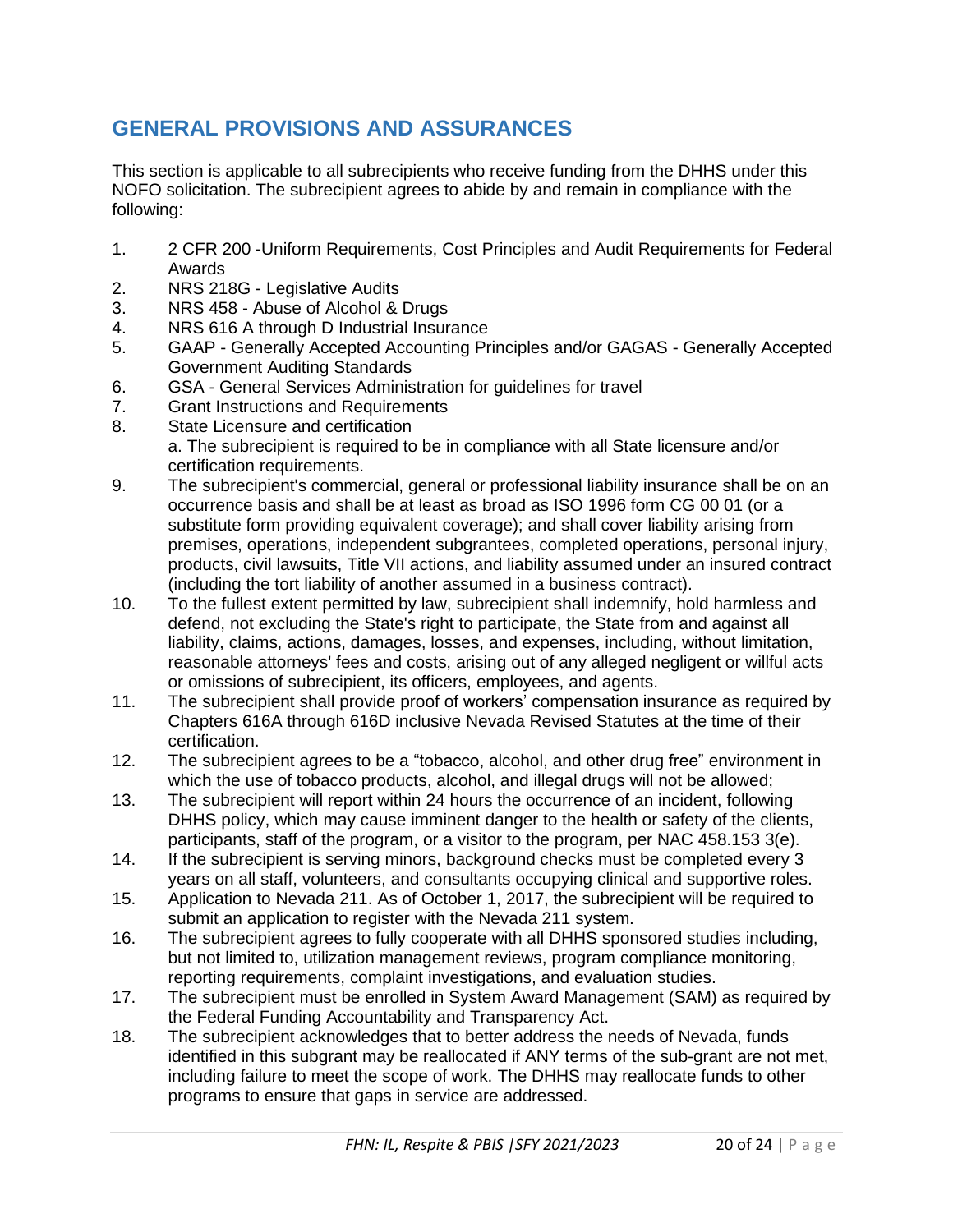- 19. The subrecipient acknowledges that if the scope of work is not being met, the subrecipient will be provided an opportunity to develop an action plan on how the scope of work will be met and technical assistance will be provided by DHHS staff or specified sub-contractor. The subrecipient will have 60 days to improve the scope of work and carry out the approved action plan. If performance has not improved, the DHHS will provide a written notice identifying the reduction of funds and the necessary steps.
- 20. "The subrecipients will NOT expend FHN funds for any of the following purposes: a. To purchase or improve land: purchase, construct, or permanently improve, other than minor remodeling, any building or other facility; or purchase major medical equipment. b. To purchase equipment over \$1,000 without approval from the DHHS. c. To satisfy any requirement for the expenditure of non-federal funds as a condition for the receipt of federal funds. d. To provide in-patient hospital services. e. To make payments to intended recipients of health services. f. To provide individuals with hypodermic needles or syringes so that such individuals may use illegal drugs, unless the Surgeon General of the Public Health Service determines that a demonstrated needle exchange program would be effective in reducing drug abuse and there is no substantial risk that the public will become infected with the etiologic agent for AIDS. g. To provide treatment services in penal or correctional institutions of the State.
- 21. Failure to meet any condition listed within the subgrant award may result in withholding reimbursement payments, disqualification of future funding, and/or termination of current funding.

## **Compliance with Notice of Funding Opportunity**

Applicant agrees to the following requirements of compliance with submission of an application.

- A) If the applicant has not met performance measures of previous DHHS subgrants, DHHS reserves the right to not make additional awards.
- B) Funds are awarded for the purposes specifically defined in this document and shall not be used for any other purposes.
- C) DHHS reserves the right during the make funding recommendations and subgrant awards in a manner that ensure geographic coverage for services throughout Nevada.
- D) DHHS will not evaluate proposals that do not meet technical requirements of the NOFO.
- E) Applicant budgets must include a minimum of 80% funds used for direct services to the client; not more than 10% may be used for indirect costs; and not more than 10% may be used for program activity data collection and fiscal reporting.

Agreed to:

Signature: **Date:** Click here to enter a date.

Printed Name: Click here to enter text. Title: Click here to enter text.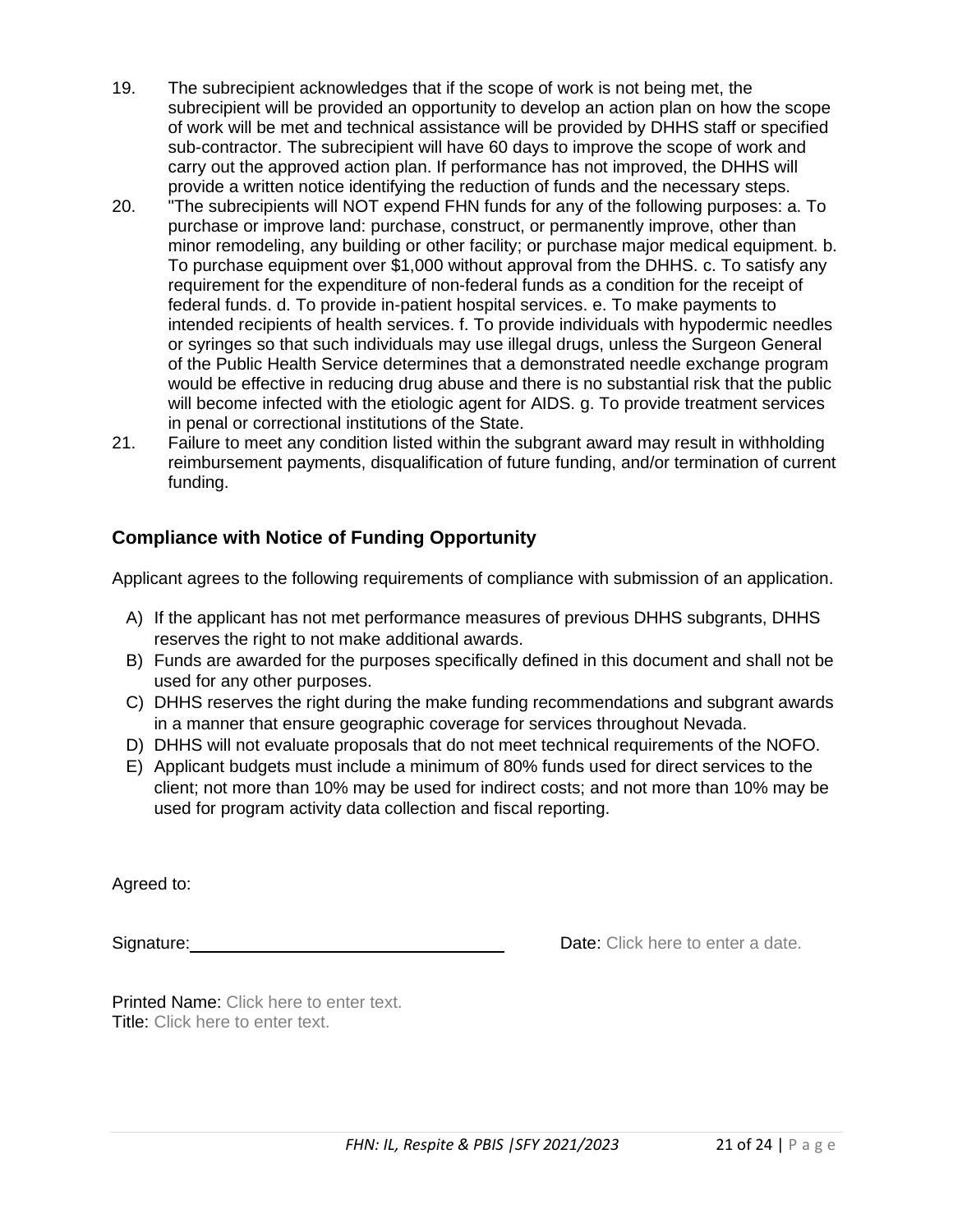# **Budget Form**